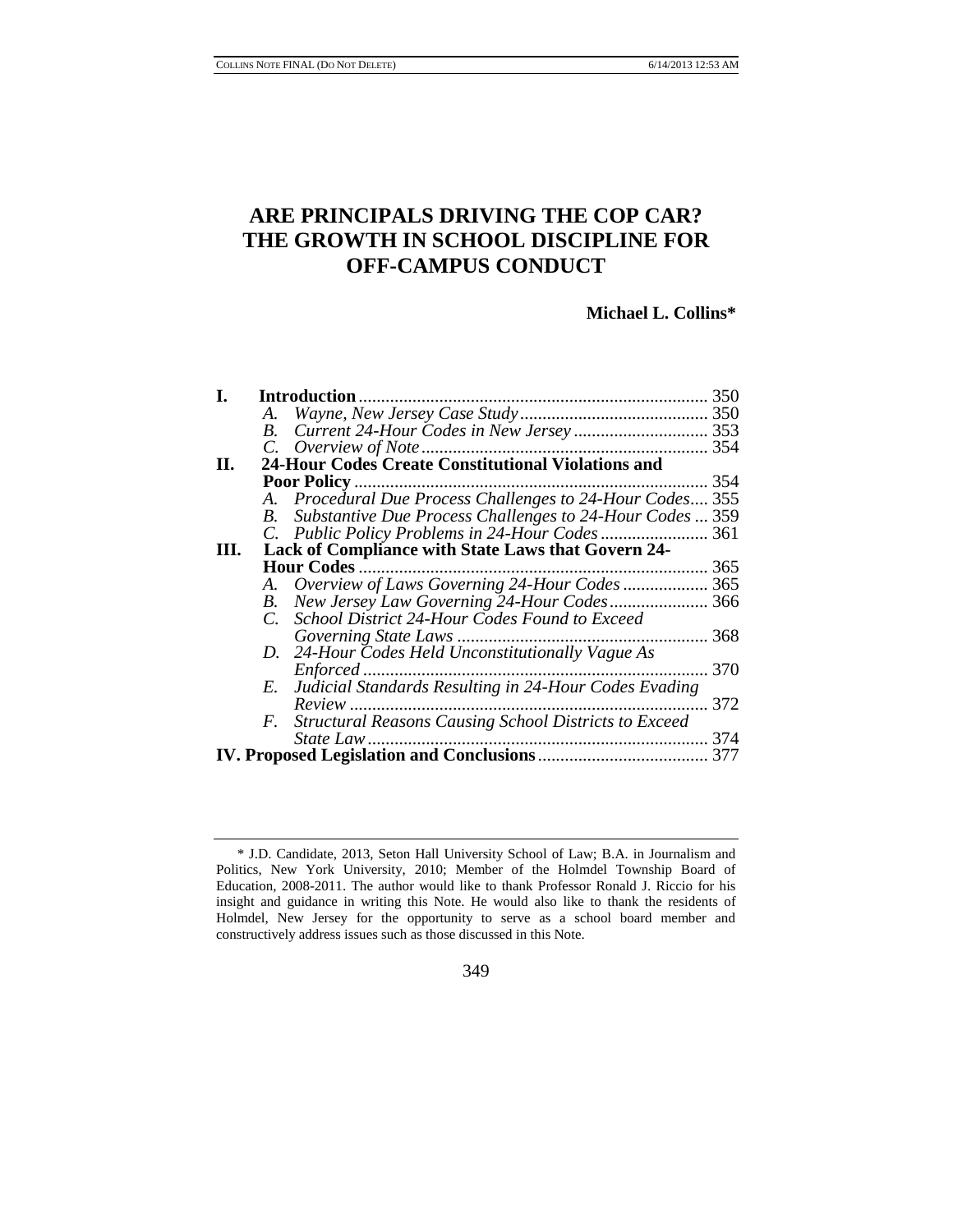### *I. Introduction*

#### *A. Wayne, New Jersey Case Study*

On October 29, 2011, an altercation took place among high school students at a weekend house party that erupted into a community dispute reflecting significant legal and policy questions for the proper role of school districts in private life. According to police, two Wayne, New Jersey high schoolers were attacked at an off-campus house party, with one individual knocked unconscious.<sup>2</sup> Approximately one week later, police charged nine teenagers with aggravated assault.<sup>3</sup> After the criminal charges were filed, controversy erupted as some of the students charged were stars on the Wayne Hills High School football team and were slated to play in upcoming playoff football games.<sup>4</sup>

On November 11, 2011, Interim School Superintendent Michael Roth decided against suspending the football players. $5$  Roth cited legal precedent and a New Jersey administrative statute restricting school discipline for off-campus offenses. $6$  As a result, the students participated in the first playoff football game, which the team won.<sup>7</sup> However, on November 16, 2011, Roth reversed his earlier decision and suspended the players, banning them from participating in the next playoff game.<sup>8</sup> School board members remained silent for the most part, although some told the press that they supported the reversal by Roth.<sup>9</sup>

<sup>1</sup> Matthew McGrath, *9 Wayne Hills students, including star football player, arrested on assault charges*, THE RECORD, Nov. 9, 2011, http://www.northjersey.com/news/crime\_courts/9\_Wayne\_Hills\_students\_.html.

<sup>2</sup> *Id.* 3 *Id.*

<sup>4</sup> Matthew McGrath and Hannan Adely, *Superintendent: Law allows accused Wayne Hills students to play*, THE RECORD, Nov. 11, 2011, http://www.northjersey.com/news/crime\_courts/Arrested\_Wayne\_Hills\_High\_players\_can\_ take\_part\_in\_tonights\_playoff\_game.html.

<sup>5</sup> *Id.*

<sup>6</sup> *Id.*; *see* N.J. ADMIN. CODE § 6A:16-7.6.

<sup>7</sup> Matthew McGrath, *Officials silent on plans for accused Wayne Hills players*, THE RECORD, Nov. 15, 2011, http://www.northjersey.com/news/133942503\_Officials\_silent\_on\_football\_decision.html.

<sup>8</sup> Matthew McGrath, *Accused Wayne Hills players barred from football*, THE RECORD, Nov. 2011, 2011

http://www.northjersey.com/news/crime\_courts/111611\_Accused\_Wayne\_Hills\_players\_ba rred\_from\_football.html.

<sup>9</sup> *Id.*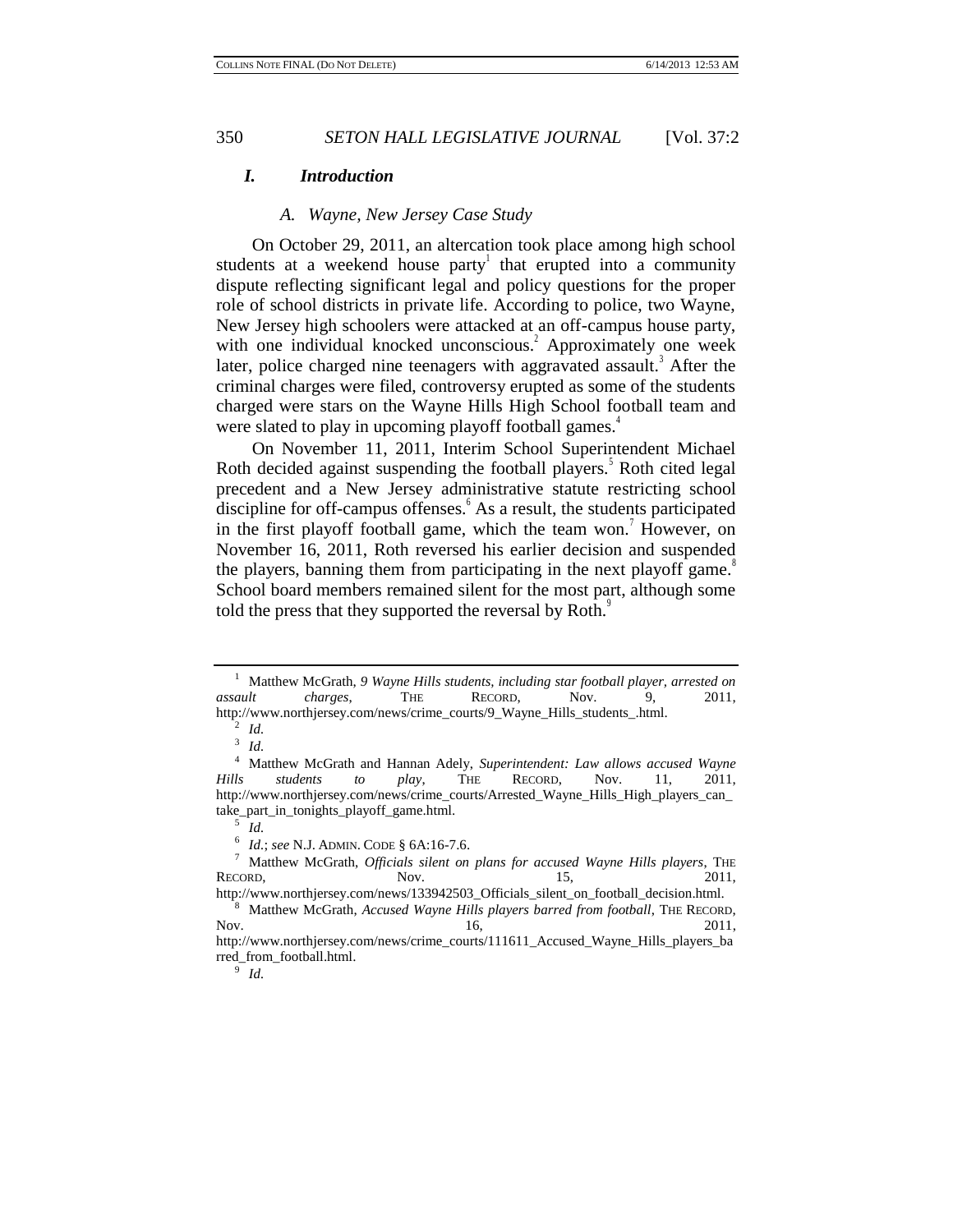After the superintendent's actions, the Board of Education met on November 16, 2011 and November 17, 2011 to discuss Roth's new decision to suspend the players.<sup>10</sup> At these meetings, Wayne Hills football players packed the public portion of the school board meeting in protest of the suspensions.<sup>11</sup> Chris Olsen, the school's athletic director and football coach, spoke out and called the suspensions a "rush to justice."<sup>12</sup> He added, "Let's say some of the boys, or all of them, are found not guilty. What do we say to them? 'We're sorry?'"<sup>13</sup> Supporters of the players argued they should have "a chance to refute the charges," and cited the Duke University lacrosse controversy where players accused of rape were suspended and later acquitted.<sup>14</sup> Additionally, in a closed Board of Education session, lawyers for some of the accused players presented evidence that "at least three boys were not present during the alleged attack," and this "created doubt in the board's mind" about suspending the players.<sup>15</sup> Based on this new information, the Board stayed Roth's suspension and scheduled another hearing.<sup>16</sup>

Consequently, the accused players were allowed to play in a November 18 playoff football game, which the team also won.<sup>17</sup> At this point, the football controversy "made national news," with the Board conceding that "the 'majority of people' were upset with its handling of the matter."<sup>18</sup> In this light, on November 25, the Board lifted its stay on Roth's suspension, rendering the players ineligible for a December 3 championship game. $19$  In response, the players filed suit, seeking emergent relief with the Commissioner of Education on November 28,

<sup>10</sup> *Id.*

<sup>11</sup> Matthew McGrath and Erik Shilling, *60 Wayne Hills players crowd into meeting*, THE RECORD, Nov. 17, 2011, http://www.northjersey.com/news/crime\_courts/111611\_Accused\_Wayne\_Hills\_players\_ba rred\_from\_football.html.

<sup>12</sup> *Id.*

<sup>13</sup> *Id.*

<sup>14</sup> *Id.*

<sup>&</sup>lt;sup>15</sup> Matthew McGrath, *Wayne Hills football team plays after week of controversy*, THE RECORD, Nov. 18, 2011, http://www.northjersey.com/sports/WAYNEHILLS.html.

<sup>16</sup> *Id.*

<sup>17</sup> Matthew McGrath and Patricia Alex, *Assault case puts Wayne Hills football dynasty in tough spot*, THE RECORD, Nov. 27, 2011, http://www.northjersey.com/news/112711\_Assault\_case\_puts\_Wayne\_Hills\_football\_dynas ty\_in\_tough\_spot.html.

<sup>18</sup> *Id.*

<sup>19</sup> *Id.*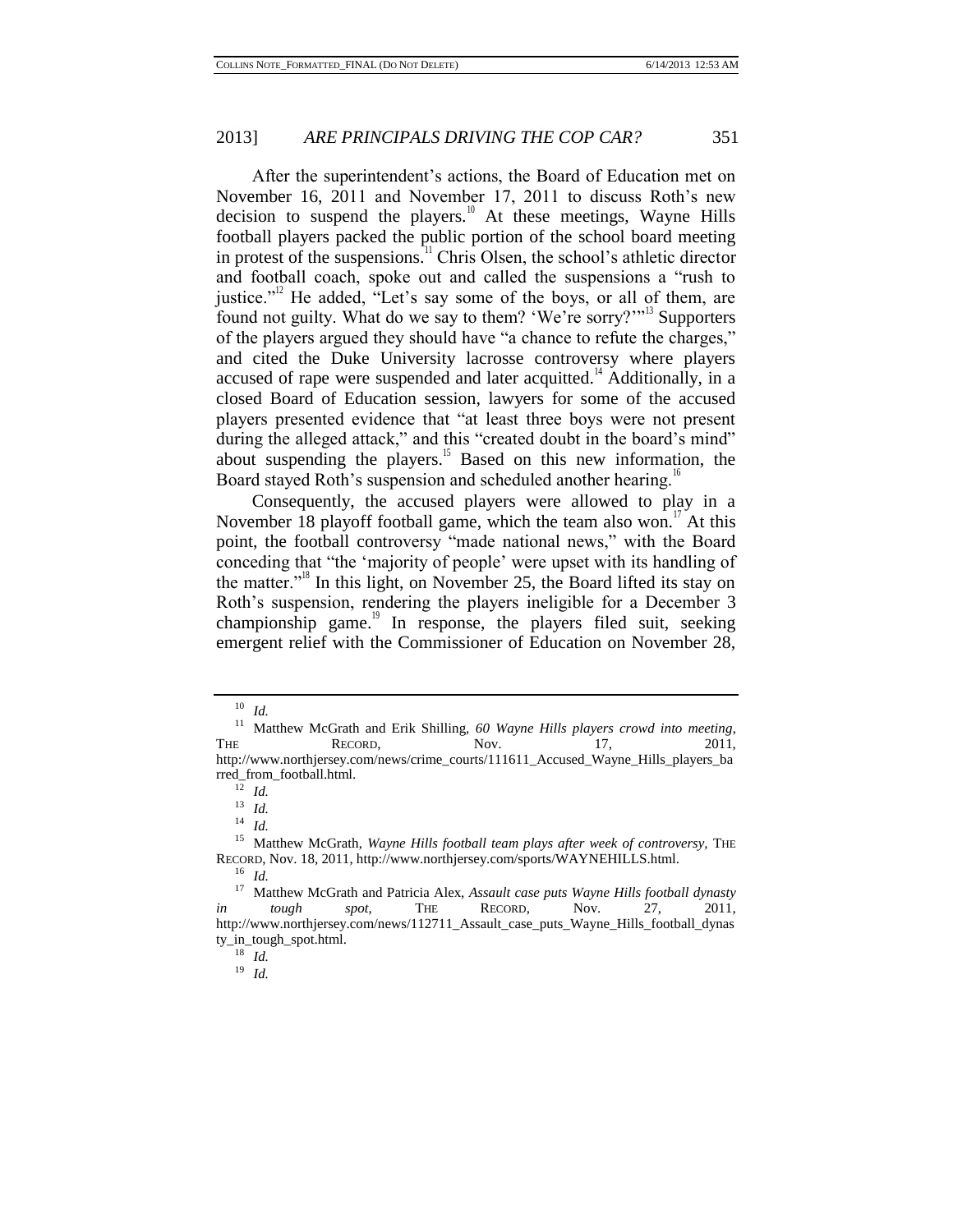2011, and the Superior Court on November 29, 2011.<sup>20</sup>

Hearing the lawsuit the next day on November 30, Superior Court Judge Thomas Brogan met with attorneys for the Board and players but did not make a ruling.<sup>21</sup> Brogan instead deferred to the Commissioner of Education, citing state policy that when an issue arises under school laws, the Department of Education should have primary jurisdiction.<sup>22</sup>Accordingly, both sides met with Administrative Law Judge Ellen Bass on December 1,  $2011.^{23}$  That day, Bass heard arguments and denied the players' request for emergent relief. $44$ Subsequently, in a determination rendered on December 2, the Commissioner of Education affirmed Bass' decision, and thus, the players were ultimately suspended for the championship game on December  $3<sup>2</sup>$ 

<span id="page-3-0"></span>After three reversals in decision, the Wayne Hills School District ultimately punished the students for their alleged conduct that occurred entirely off school grounds. This punishment follows a new trend in New Jersey and around the country in which school districts are increasingly involving themselves in matters that occur beyond the educational environment.<sup>26</sup> In response to the Wayne Hills controversy and other similar situations, a national debate has developed on whether school districts should be assuming the role of disciplining students for their misdeeds outside of school.<sup>27</sup> There is passion on both sides of this

<sup>20</sup> Mike Vorkunov, *Suspended Wayne Hills football players appeal Board of Education's decision in court*, THE STAR-LEDGER, Nov. 29, 2011, http://www.nj.com/hssports/blog/football/index.ssf/2011/11/suspended\_wayne\_hills\_footbal l\_players\_appeal\_board\_of\_educations\_decision\_in\_court.html.

<sup>21</sup> John Petrick, *Wayne Hills students' case to be subject of Newark hearing*, THE RECORD, Nov. 30, 2011, http://www.northjersey.com/news/Judge\_defers\_to\_education\_commissioner\_on\_Wayne\_H ills\_suspensions.html.

 $\overline{22}$  *Id.* 

<sup>23</sup> Mike Vorkunov, *Judge denies Wayne Hills football players' appeal to play in state final*, **STAR-LEDGER, Dec.** 1, 2011, http://www.nj.com/hssports/blog/football/index.ssf/2011/12/judge\_denies\_wayne\_hills\_foot ball\_players\_appeal\_to\_play\_in\_state\_final.html.

 $24$  *Id.* 

<sup>25</sup> Matthew McGrath, *Education commissioner bars Wayne Hills players from championship*, THE RECORD, Dec. 2, 2011, http://www.northjersey.com/news/passaic\_morris/passaic\_news/Education\_commissioner\_b ars\_Wayne\_Hills\_players\_from\_championship.html.

<sup>26</sup> Laura Bruno, *Schools enforce year-round conduct rules*, USA TODAY, Oct. 12, 2010, http://www.usatoday.com/news/education/2010-10-11-school-discipline.htm.

<sup>&</sup>lt;sup>27</sup> Such school disciplinary policies are often referred to as  $24/7$  policies or "24-hour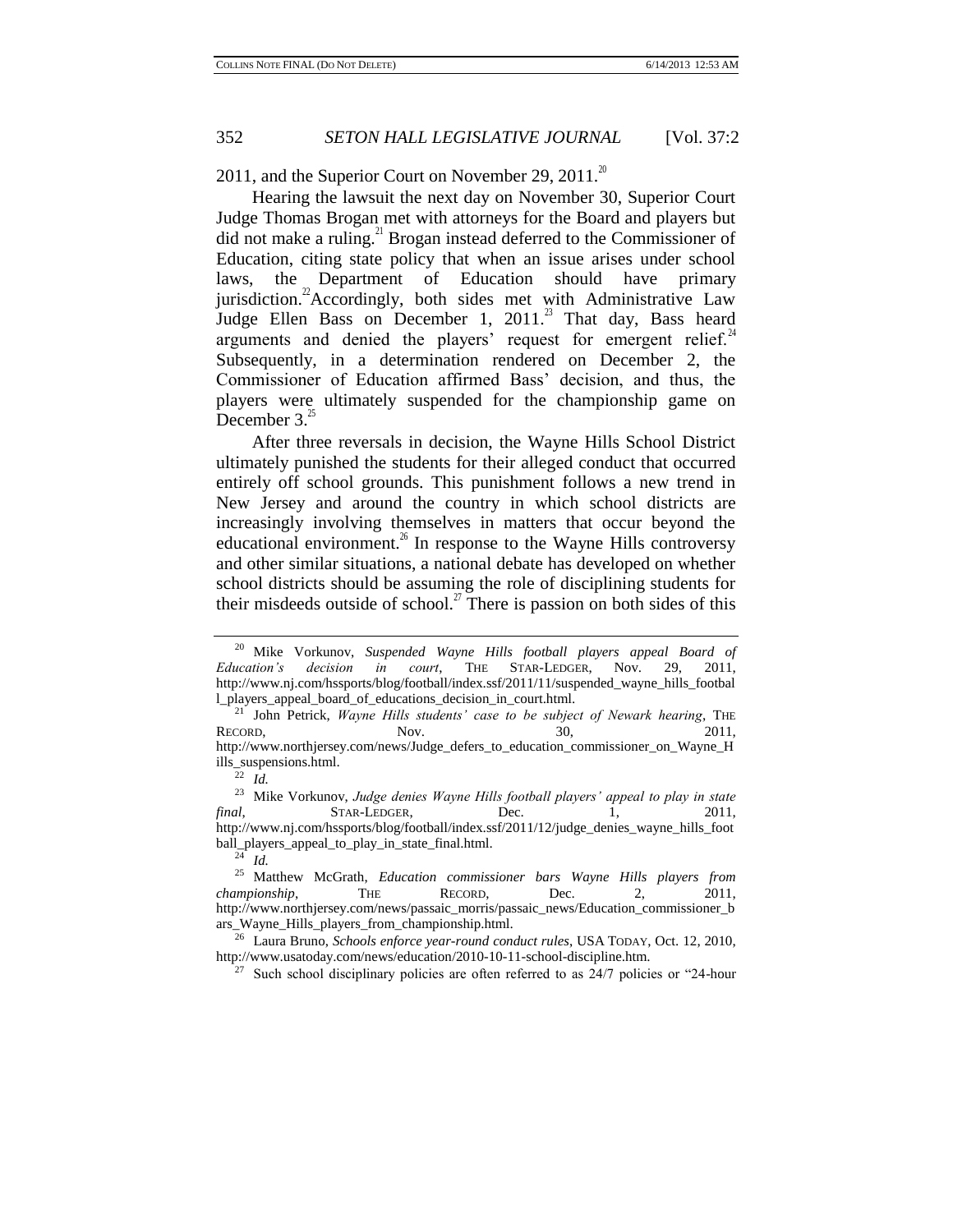issue. Some school administrators argue that school districts should be involved in off-campus affairs, as they believe school districts can better reach kids through discipline.<sup>28</sup> Critics charge this type of school involvement goes too far and infringes on parental rights.

#### *B. Current 24-Hour Codes in New Jersey*

Most New Jersey 24-hour codes passed by individual school districts sanction discipline for alleged drug and alcohol violations away from school. The Randolph Board of Education in New Jersey, for example, passed a policy that disciplined student athletes for drug and alcohol possession at all times.<sup>30</sup> Similarly in Haddonfield, New Jersey, student athletes and parents are required to sign an agreement stating that students will be disciplined for possession or use of tobacco, alcohol, illegal drugs, and anabolic steroids. $31$  Finally, the Ramapo Indian Hills Regional High School District passed a regulation that held any violation of the New Jersey criminal code or a municipal code as a student violation subject to discipline. $32$ 

Other New Jersey 24-hour codes discipline students for traffic offenses away from school. The Freehold Regional High School District in New Jersey disciplines students for motor vehicle violations pursuant

<sup>31</sup> The "24/7 Drug and Alcohol Policy" prohibits "the use of tobacco in any form, drinking, possessing or providing alcoholic beverages and/or use, possession, or providing illegal drugs including anabolic steroids, at any time." Doe v. Banos, 713 F. Supp. 2d 404, 408 (D.N.J. 2010).

codes," a term this note will hereafter use. Julia Terruso, *From Cranford to Ohio, school districts weigh disciplining teens for off-campus behavior*, STAR-LEDGER, Feb. 26, 2012, http://www.nj.com/news/index.ssf/2012/02/cranford\_school\_district\_weigh.html.

<sup>28</sup> *Id.*

<sup>29</sup> *Id.*

<sup>&</sup>lt;sup>30</sup> The policy "disciplines high school student athletes and those in extracurricular activities if they are caught using or in possession of drugs or alcohol – even if an incident occurs off campus after school or on weekends."12 No. 3 Quinlan, Student Discipline Law Bulletin art 5. (Mar. 2010).

 $32$  The policy banned "student participants in Board-sponsored extracurricular activities . . . from the use, possession or distribution of any alcoholic beverage or other drugs (unless prescribed by a physician) *both on and off school grounds* . . . With respect to conduct occurring away from school grounds/events, an alleged violation of the above conduct requirements shall occur if a student is formally charged and/or arrested by law enforcement for an alleged violation of the New Jersey Code of Criminal Justice, and/or applicable municipal codes or ordinance provisions." G.D.M. and T.A.M. o/b/o B.M.M. v. Bd. of Educ. of the Ramapo Indian Hills Reg'l High Sch. Dist. (B.M.M. II), EDU 11597-09, Final Decision (Sept. 13, 2010) (policy was found to be unlawful by the New Jersey Commissioner of Education).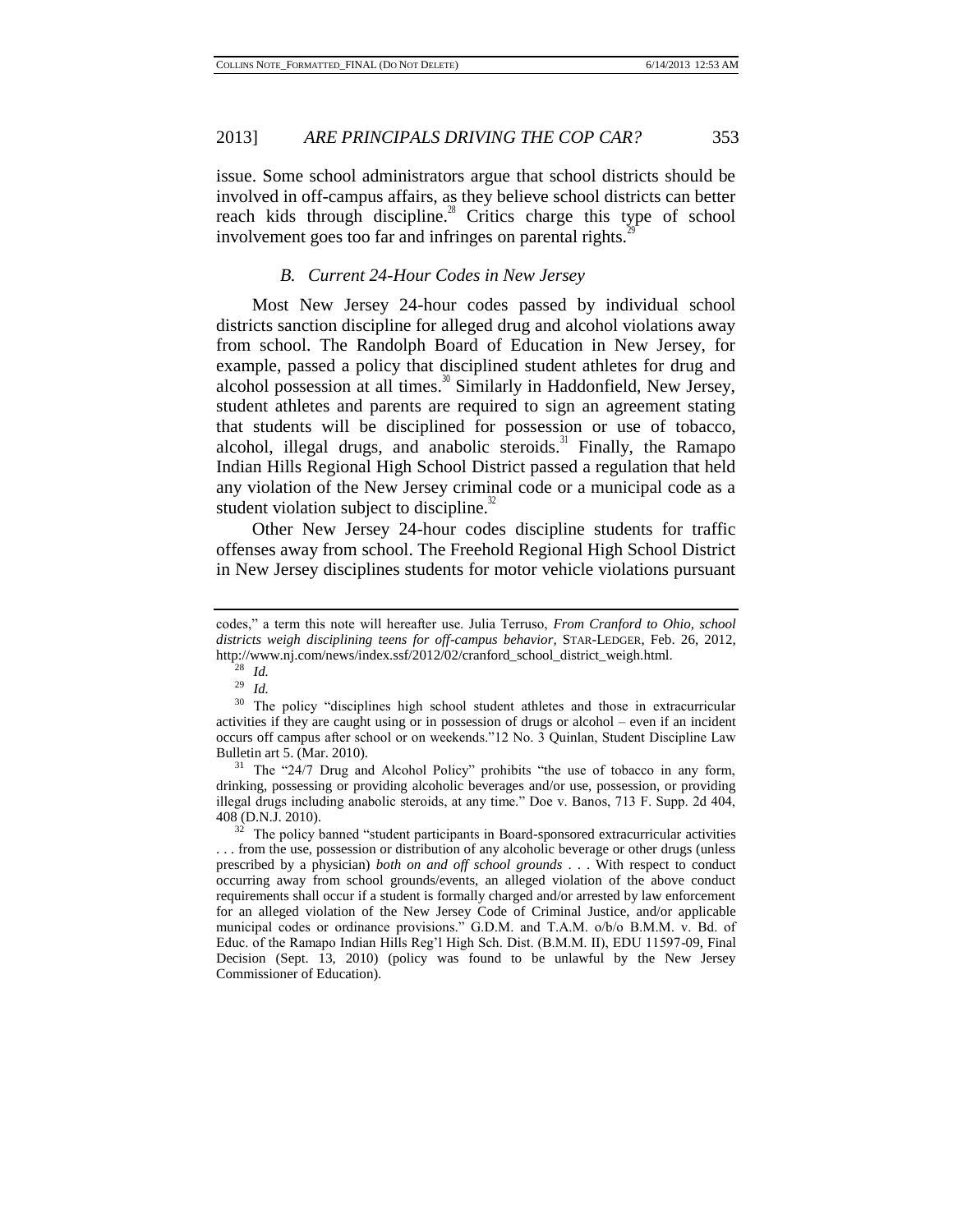to an agreement with police, under which the school district receives a list of students who receive traffic citations from the local police department.<sup>33</sup> The district then suspends a student's campus parking permit for thirty days for any off-campus moving violation, and if the violation involves an accident, the school revokes the student's parking permit "for the year or until [the] legal system determines student to be innocent of charges."<sup>34</sup> Similarly in Holmdel, New Jersey, the Board of Education passed a policy that revokes a student's on-campus parking privilege for thirty days after two reported traffic offenses.<sup>35</sup>

### <span id="page-5-0"></span>*C. Overview of Note*

With a principal focus on New Jersey law, this Note will first discuss how 24-hour codes create potential constitutional violations and public policy problems. Next, this Note will review state laws that currently exist to address the issue of 24-hour codes. Then, this Note will review instances where school districts have exceeded the scope of state laws that sanction discipline for off-campus conduct. Finally, this Note will reach conclusions about the merits of 24-hour codes and suggest legislation to protect all the stakeholders in the educational process by creating clarity that would prevent disputes such as the Wayne Hills football controversy from occurring in the future.

#### *II. 24-Hour Codes Create Constitutional Violations and Poor Policy*

In a wide range of litigation, parents and students have argued that 24-hour codes are unconstitutional. Specifically, they have alleged such codes violate the Fourteenth Amendment to the United States Constitution by failing to satisfy procedural or substantive due process. This section will review the relevant case law and discuss how school districts are potentially sanctioning unconstitutional discipline under 24 hour codes. Then, this section will review various public policy

<sup>33</sup> Freehold Regional High School District, *Senior Driving Privileges/Campus Vehicle Procedures* (Mar. 2011), http://www.frhsd.com/district/files/Senior%20Driving%20PrivilegesCampus%20Vehicle%2 0Procedures.pdf.

<sup>34</sup> *Id.*

<sup>&</sup>lt;sup>35</sup> The author of this Note opposed the Holmdel off-campus driving disciplinary policy as a member of the Holmdel Township Board of Education. Jacqueline Hlavenka, *Holmdel BOE keeps student driving policy*, INDEPENDENT (Monmouth Cty., N.J.), July 15, 2010, http://ind.gmnews.com/news/2010-07-

<sup>15/</sup>Schools/Holmdel\_BOE\_keeps\_student\_driving\_policy.html.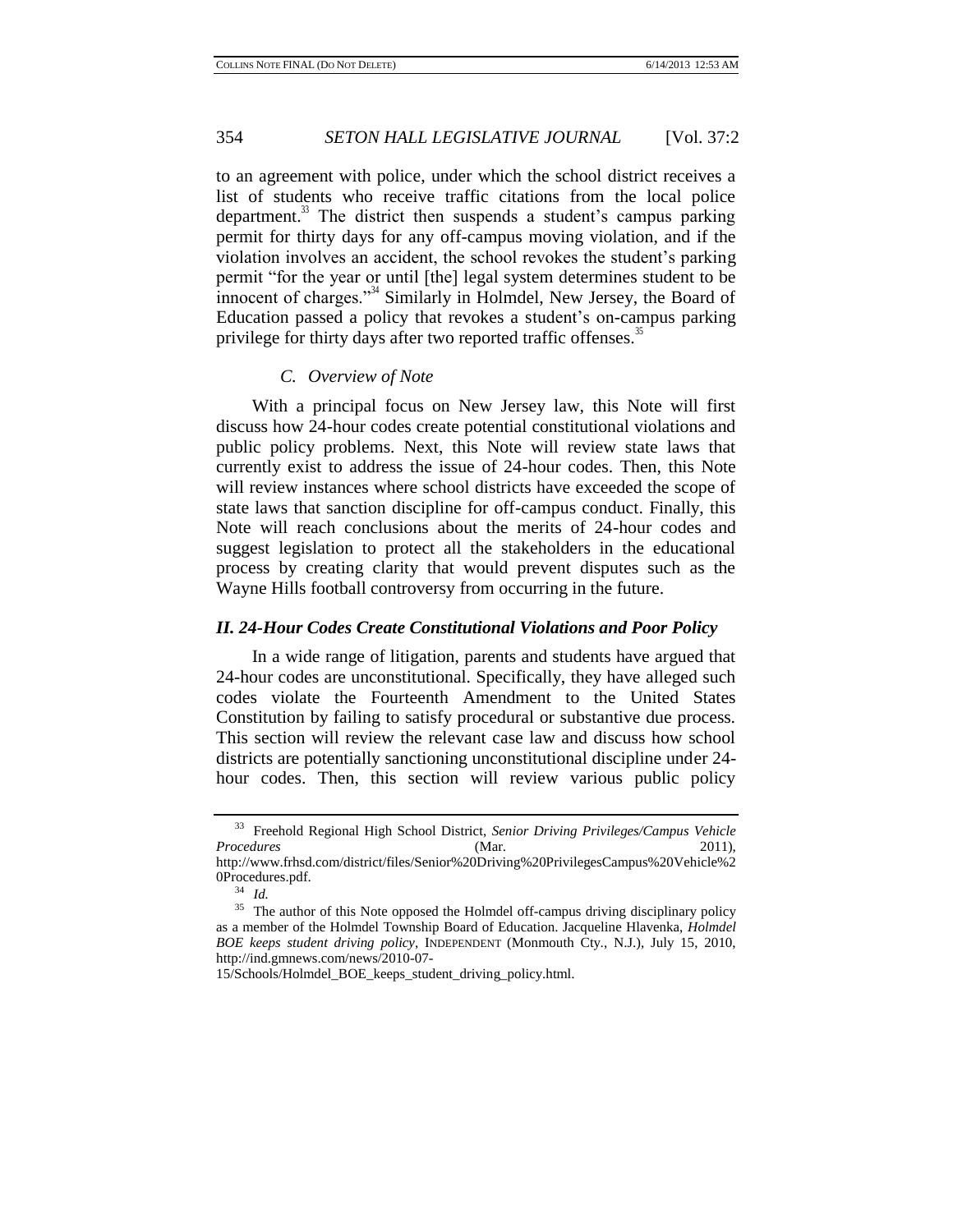considerations as they relate to 24-hour codes.

### *A. Procedural Due Process Challenges to 24-Hour Codes*

Students have alleged they are unconstitutionally denied procedural due process during the disciplinary process under 24-hour codes.<sup>36</sup> This student due process right is derived from *Goss v. Lopez*, where the U.S. Supreme Court concluded that under the Fourteenth Amendment, a suspended student is entitled to "oral or written notice of the charges against him and, if he denies them, an explanation of the evidence the authorities have and an opportunity to present his side of the story."<sup>37</sup> The Court, however, "stopped short of requiring" that a student be given a formal opportunity to secure counsel, confront witnesses, or call witnesses. $\frac{3}{8}$ 

The main caveat is that this procedural due process right is contingent on the school discipline involving the deprivation of a constitutionally protected property interest.<sup>39</sup> In *Goss*, the U.S. Supreme Court held that a student's ten-day scholastic suspension triggers a property interest. $40$  As a result, suspended students are afforded notice and a hearing.<sup>41</sup> It is unclear, though, whether procedural due process applies to extracurricular activities, which are typically the subject of discipline under 24-hour codes. $42$ 

<span id="page-6-0"></span>In a relevant Third Circuit case, *Palmer by Palmer v. Merluzzi*, a student was caught consuming beer and smoking marijuana inside the school radio station. $43$  The student received a procedural due process

<sup>43</sup> *Id.* at 91-92.

<sup>36</sup> *See* L.A. *ex rel* R.A. v. Bd. of Educ. of Wayne, EDU 14241-11, Initial Decision (Dec. 1, 2011).

<sup>37</sup> Palmer by Palmer v. Merluzzi, 868 F.2d 90, 93 (3d Cir. 1989) (citing Goss v. Lopez, 419 U.S. 565, 581 (1975)).

<sup>38</sup> *Id.* at 93-94 (citing *Goss*, 419 U.S. at 584).

<sup>&</sup>lt;sup>39</sup> "The threshold issue is whether the interests that could be adversely affected in the proceeding [are] such that the due process clause was implicated." *Id.* at 93; *see* U.S. CONST. amend. XIV, § 1 ("No state shall . . . deprive any person of . . . property . . . without due process of law").

<sup>40</sup> *Id.* at 93 (citing *Goss*, 419 U.S. at 581).

<sup>41</sup> Lisa L. Swem, Note, *Due Process Rights in Student Disciplinary Matters*, 14 J.C. & U.L. 359, 366 (1987).

<sup>&</sup>lt;sup>42</sup> "The question of whether a student has a protectable interest in his continuing participation in extracurricular activities has been faced by numerous courts with differing results." Palmer by Palmer v. Merluzzi, 868 F.2d 90, 97 (3d Cir. 1989) (Cowen, J., concurring in part and dissenting in part).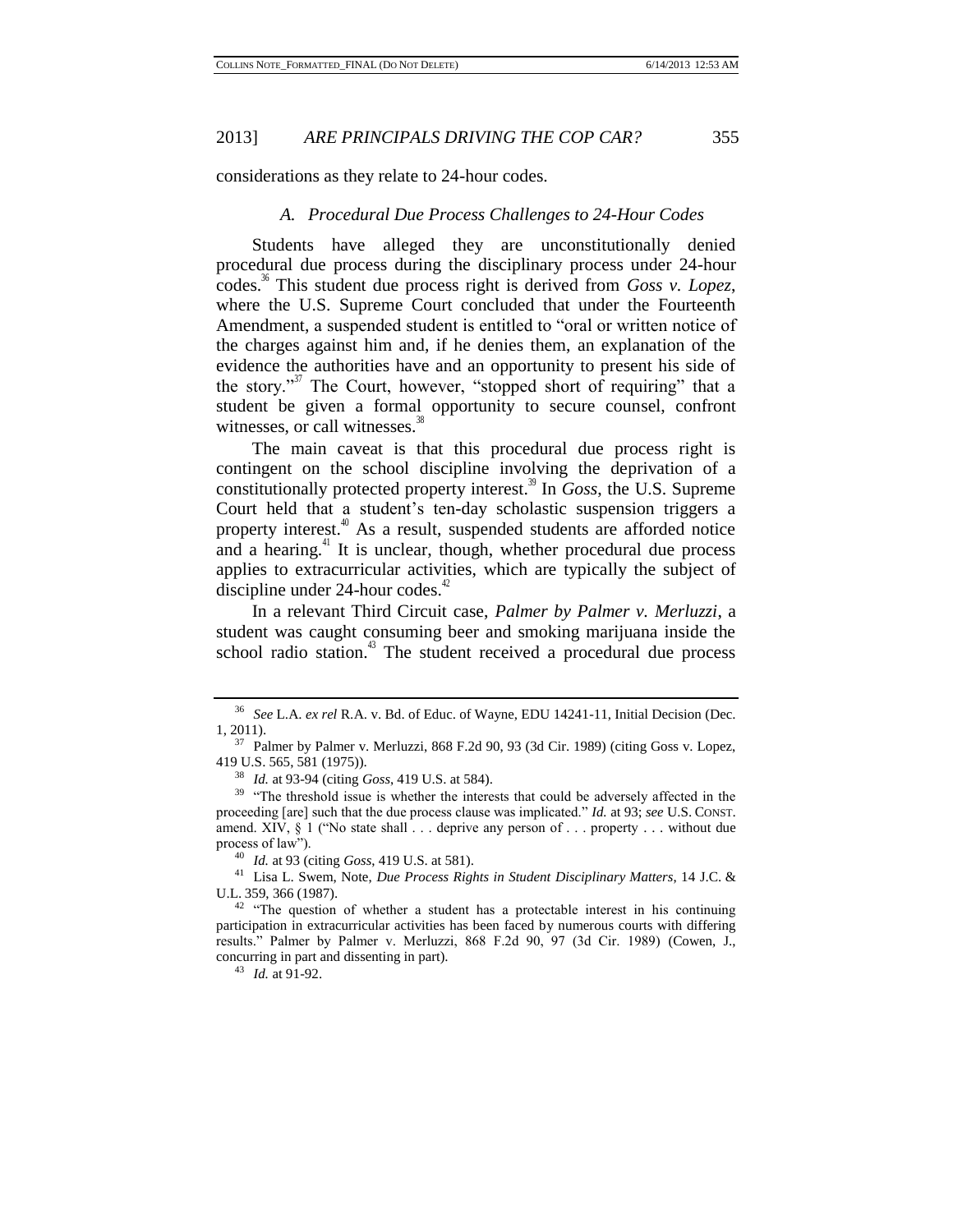hearing, and thereafter was suspended from school for ten days.<sup>44</sup> Later, the superintendent added a sixty-day extracurricular activities suspension on top of the academic suspension.<sup>45</sup> The student sued, arguing he did not receive procedural due process when the superintendent decided the additional extracurricular suspension.<sup>46</sup> The court found for the school, but overtly avoided the question of whether the sixty-day extracurricular suspension comprised a property interest requiring procedural due process.<sup>4</sup>

A concurring judge addressed this issue, however, and argued that the majority opinion "implicitly acknowledges that [the student] has a protected property interest in his continued participation in extracurricular activities."<sup>48</sup> The judge further argued that distinguishing extracurricular activities from other academic activities is becoming an inappropriate distinction:

[T]he notion upon which many of the New Jersey cases rely—that participation in extracurricular activities is a mere *privilege* as opposed to a *right*—is fast becoming outdated. Indeed, courts and commentators increasingly attack the "privilege" versus "right" distinction. Although New Jersey may not be constitutionally obligated to establish and maintain a system of extracurricular activities, many of its public schools, nevertheless, have done so. The New Jersey statutes implicitly acknowledge the importance of extracurricular activities. Public funds support the schools' various "extracurricular" activities. Further, the Commissioner of Education has *required* teachers to supervise such activities when called upon to do so. Most importantly, a growing consensus indicates that the programs are not "extra" curriculars, but rather, are an integral part of the whole curriculum. Authority in New Jersey does support the proposition that "each pupil has a right to the opportunity to participate in interscholastic athletics and other extracurricular

<sup>44</sup> *Id.* at 92.

<sup>45</sup> *Id.*

<sup>46</sup> *Id.* at 91.

 $47$  "Resolution of this appeal does not require that we address the issue found dispositive by the ALJ and the district court – whether procedural due process is required whenever a public school student in New Jersey faces or receives for a breach of discipline solely a suspension from participation in his or her school's athletic program." *Id.* The court instead reviewed the property interest in the 60-day extracurricular suspension in conjunction with the 10-day suspension that was levied. *Id.*

<sup>48</sup> *Palmer by Palmer*, 868 F.2d at 96 (Cowen, J., concurring in part and dissenting in part).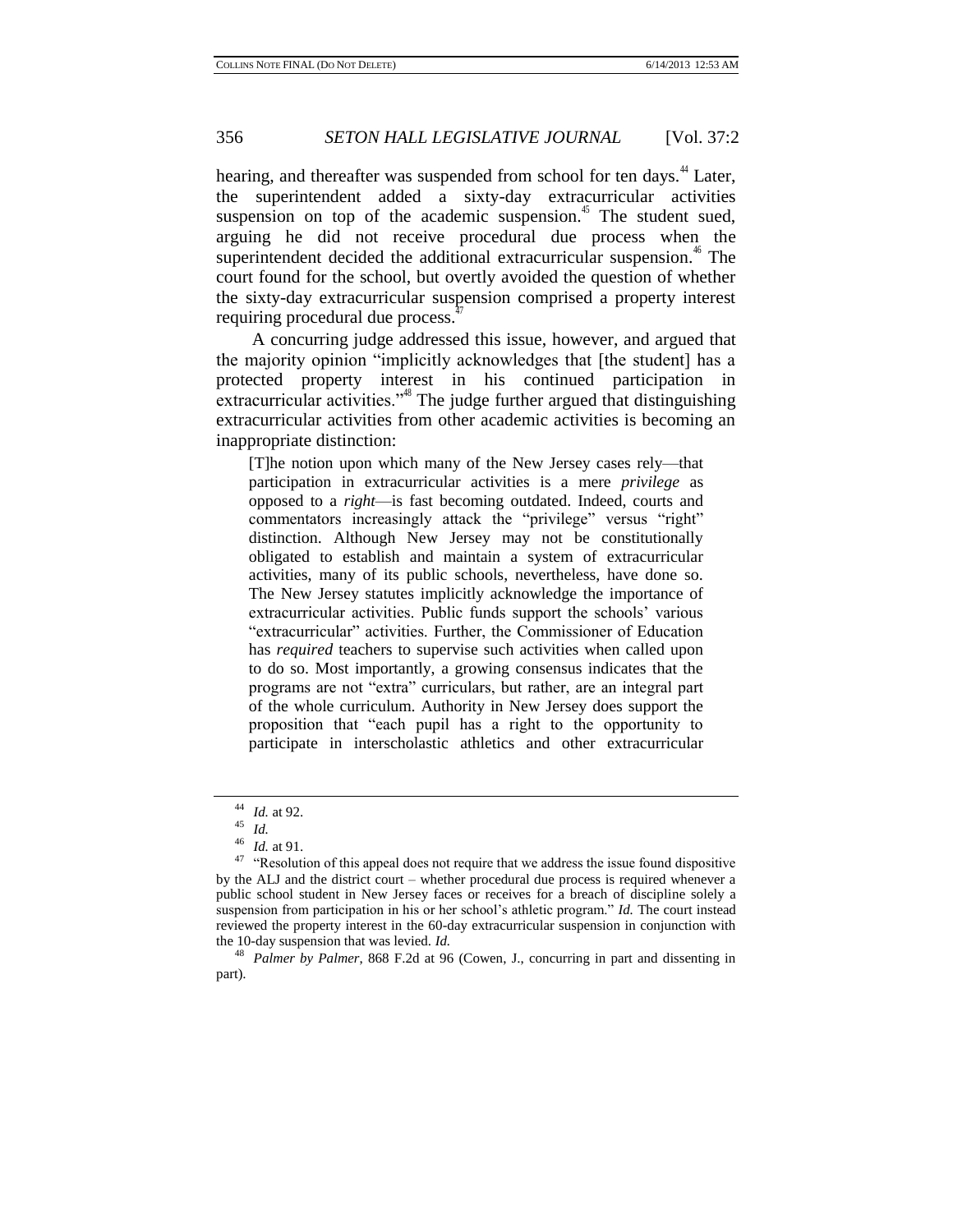# activities.<sup>49</sup>

Based in large part on this reasoning, the judge concluded that the New Jersey Supreme Court would today find "a protected interest in participation in extracurricular activities, assuming eligibility requirements are met."<sup>50</sup>

Assuming *arguendo* that this concurring judge is correct and procedural due process rights apply to extracurricular discipline, it is highly questionable how school districts could constitutionally discipline for off-campus offenses. As discussed earlier, due process in student disciplinary matters "minimally requires adequate notice, an opportunity for a hearing, and substantial evidence to support the penalty."<sup>51</sup> When a student commits an offense at school, school administrators act on accounts from school employees or students who corroborate and provide evidence relating to the alleged offense. But for alleged offenses that occur off-campus, evidence arises from either a police report or a third-party account that is somehow relayed to school administrators. Illustrating this, some school districts have used mere "Facebook posts" that confirmed "gossip" about a house party where there was alcohol as sufficient evidence to discipline a student. $52$ 

It is difficult to imagine that unsubstantiated online chatter and other third-party sources amount to substantial evidence, as required under procedural due process. $5<sup>5</sup>$  For example, as previously discussed, the Freehold Regional School District in New Jersey revokes a student's parking permit after having an off-campus motor vehicle accident for the year or "until [the] legal system determines student to be innocent of charges."<sup>54</sup> The policy makes clear that the school district will suspend a parking permit before the student has an opportunity to contest his or her traffic citation in municipal court. As this illustrates, the current procedures for administering 24-hour codes have a significant potential to lack the requisite procedural due process.

While some may argue that procedural due process is inappropriate for school discipline, past cases have shown the benefits of procedural due process in the proper adjudication of student discipline. As

<sup>49</sup> *Id.* at 98-99 (Cowen, J., concurring in part and dissenting in part) (citations omitted).

<sup>50</sup> *Id.* at 99 (Cowen, J., concurring in part and dissenting in part).

Swem, *supra* not[e 41,](#page-6-0) at 366 (citations omitted).

<sup>52</sup> Terruso, *supra* note 27.

<sup>53</sup> *See Palmer by Palmer*, 868 F.2d at 93.

<sup>54</sup> *See supra* note 33.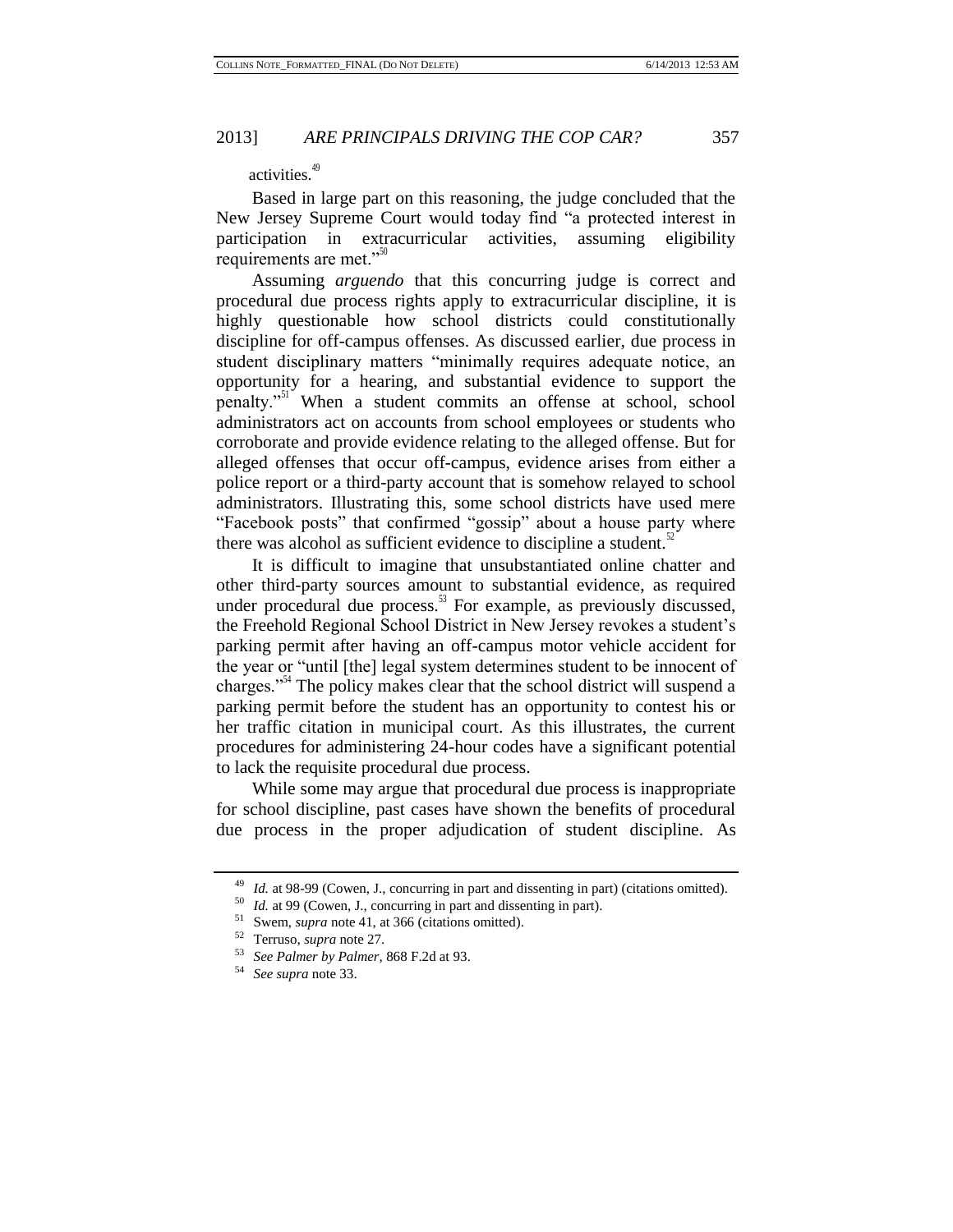discussed in the introduction, the Wayne Hills superintendent suspended nine football players for an alleged off-campus assault pursuant to police accounts without granting the players a procedural due process hearing.<sup>35</sup> The students later received a hearing before the school board, at which point the students produced evidence that "at least three of the accused players weren't present" during the alleged assault.<sup>56</sup> The school board then stayed the suspensions, with the school board president noting, "[t]he evidence presented at the hearing, which the board and the superintendent had not previously had access to, raised substantial concern regarding the nature and extent of the involvement of some of the students in the incident . . . The stay was placed so that additional facts and information could be considered. $\frac{557}{100}$  As these comments demonstrate, procedural due process hearings provide an essential opportunity for a school district to consider any facts that contradict the third-party account that the school is otherwise relying on.

In creating the student procedural due process right, the U.S. Supreme Court held that notice and a hearing protect a student from "unfair or mistaken exclusion from the educational process, with all its unfortunate consequences," such as damage to "the students' standing with their fellow pupils as well as interfere [nce] with later opportunities for higher education and employment."<sup>58</sup> This notion is keenly applicable to the growing adoption of 24-hour codes, where without procedural due process, school administrators are subjecting students to discipline based on third-party accounts without even hearing a student's side of the story.

From a legal standpoint, if courts find that there is a property interest in extracurricular discipline or parking permits, then there is a significant likelihood that the disciplinary process of 24-hour codes would fail to meet procedural due process requirements. But even if courts conclude that there is no property right to trigger procedural due process, states ought to consider the fairness of student discipline under frameworks where school districts know they are not required to afford students notice and a hearing—let alone find substantial evidence of off-campus misconduct. As such, states should consider legislation that would codify the constitutional safeguards afforded under procedural

<sup>55</sup> McGrath, *supra* note 8.

<sup>56</sup> McGrath, *supra* note 15.

<sup>57</sup> *Id.*

<sup>58</sup> Goss v. Lopez, 419 U.S. 565, 575, 579 (1975).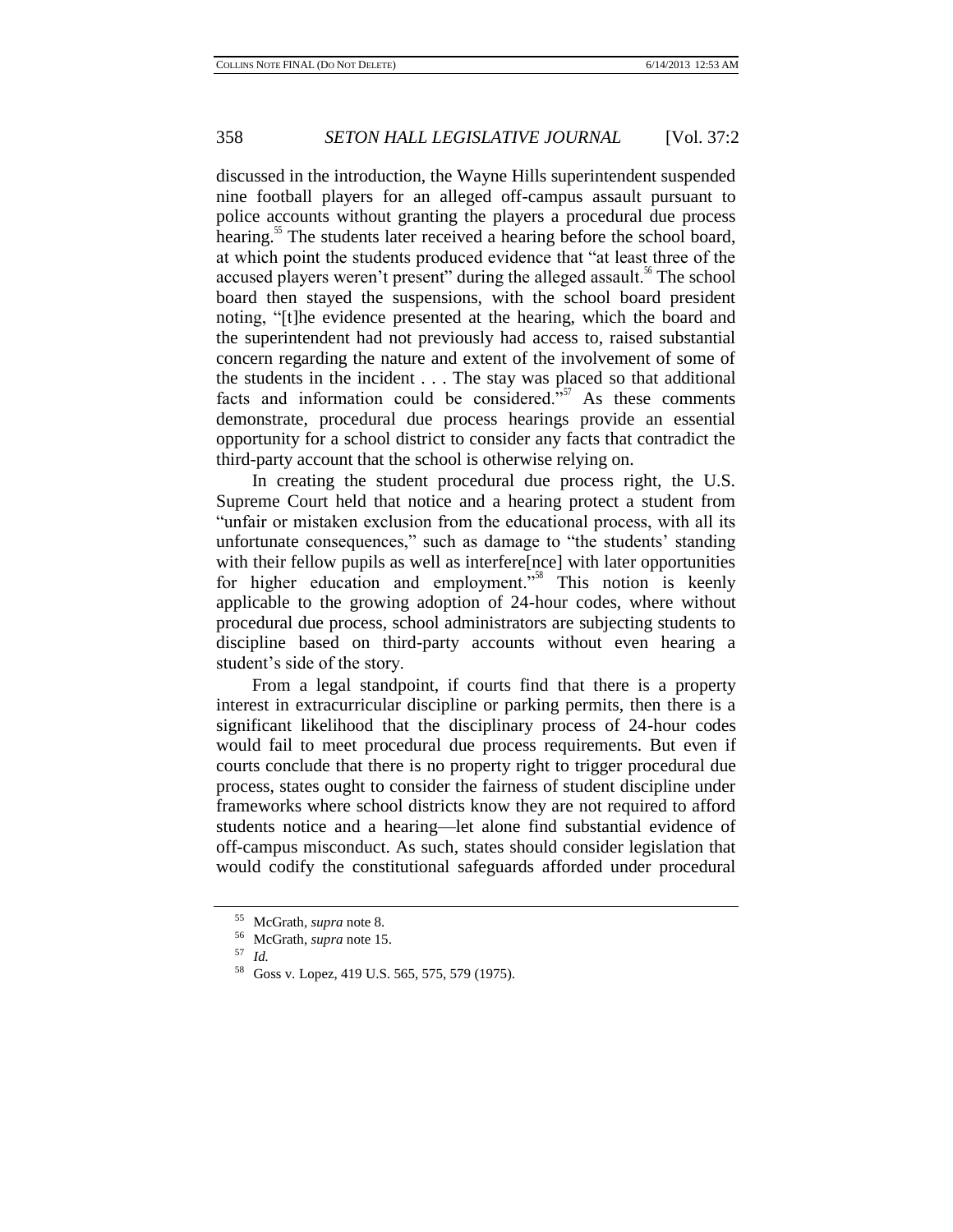due process.

#### *B. Substantive Due Process Challenges to 24-Hour Codes*

Parents have alleged that 24-hour codes violate their parental rights under the federal constitution.<sup>39</sup> In *Meyer v. Nebraska*, the U.S. Supreme Court held the Fourteenth Amendment guarantees parents the right to "establish a home and bring up children" and "to control the education of their own."<sup>60</sup> In subsequent cases, the Court has reaffirmed this substantive due process right as "protect[ing] the fundamental right of parents to make decisions concerning the care, custody, and control of their children." $61$ 

The Third Circuit interpreted this right and its interaction with public schools in *Greunke v. Seip*, in which a high school swim coach asked a female swimmer to submit to a pregnancy test. $^{\circ}$  The court concluded "there may be circumstances in which school authorities, in order to maintain order and a proper educational atmosphere in the exercise of police power, may impose standards of conduct on students that differ from those approved by some parents."<sup>63</sup> However, when "a school's policies might come into conflict with the fundamental right of parents to raise and nurture their child[ren] . . . the primacy of the parents' authority must be recognized and should yield only where the school's action is tied to a *compelling interest*.<sup>"64</sup> Thus, the court established that the Fourteenth Amendment's parental rights subject certain school district actions to strict scrutiny analysis.

In a recent Third Circuit case that addressed school discipline, the court rejected a parents' substantive due process claim.<sup>65</sup> In *J.S. v. Blue Mountain School District*, a student was disciplined for online speech that "ma[de] fun of her middle school principal."<sup>66</sup> While the court reversed the student's discipline on First Amendment grounds, the court

<sup>59</sup> *See* Complaint, Bernal-Silva v. Borough of Mountain Lakes, No. 207CV02941, 2009 WL 1873401 (D.N.J. Apr. 3, 2009).

<sup>60</sup> Meyer v. Nebraska, 262 U.S. 390, 399, 401 (1923).

<sup>61</sup> Troxel v. Granville, 530 U.S. 57, 66 (2000).

<sup>62</sup> Greunke v. Seip, 225 F.3d 290, 295 (3d Cir. 2000).

<sup>63</sup> *Id.* at 304 ("[F]or some portions of the day, the children are in the compulsory custody of state-operated school systems," where "the state's power is 'custodial and tutelary.'"); *see also* Veronia Sch. Dist. v. Acton, 515 U.S. 646, 655, 664-65 (1995).

<sup>64</sup> *Greunke*, 225 F.3d at 305 (emphasis added).

<sup>65</sup> J.S. v. Blue Mountain Sch. Dist., 650 F.3d 915, 920 (3d Cir. 2011) (en banc).

<sup>66</sup> *Id.*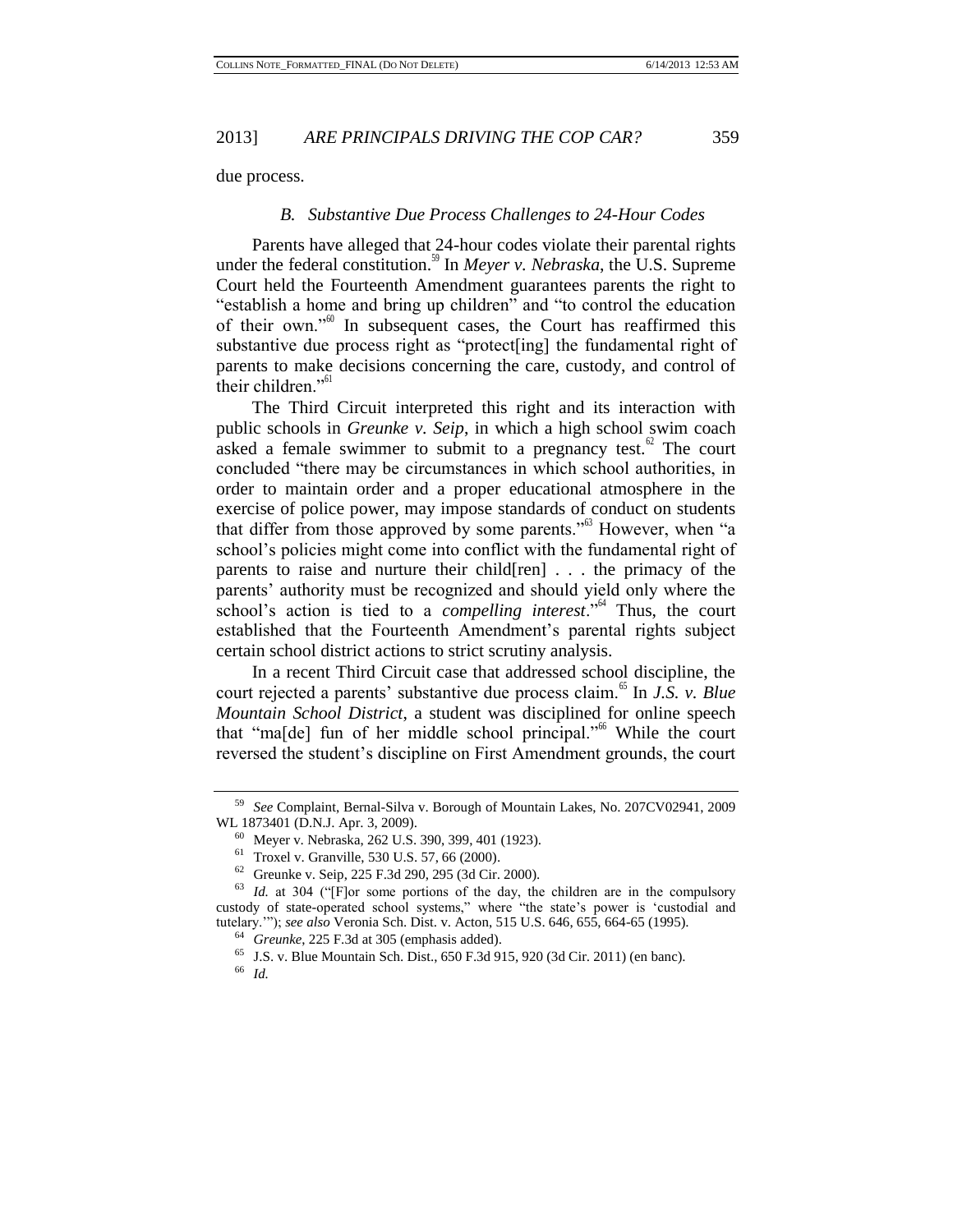rejected the parents' Fourteenth Amendment substantive due process claim. $\frac{67}{10}$  The court held "the parents' liberty interest will only be implicated if the state's action 'deprived them of their right to make decisions concerning their child,' and not when the action merely 'complicated the making and implementation of those decisions."<sup>68</sup> Based on this, the Third Circuit held that the school discipline did not prevent the parents "from reaching their own disciplinary decision" or force the parents "to approve or disapprove of [the student's conduct]."<sup>69</sup> Further, the court held the ten-day suspension in question was insufficient to trigger a Fourteenth Amendment liberty interest.<sup>70</sup>

In a matter regarding 24-hour codes, the parents of a student who attended a Ramapo, New Jersey high school asserted a substantive due process claim in their challenge to a school policy that made any state or municipal offense subject to school discipline.<sup>71</sup> In a preliminary decision, an administrative law judge held that the school district's 24 hour code violated the parents' substantive due process rights.<sup>72</sup> He asserted that "dealing with charges against a teenager unrelated to school is the proper function of the parents without interference from school authorities," and that this "is particularly true when the student's alleged misconduct occurred in the parent's home."<sup>73</sup> Based in part on this constitutional violation, the administrative law judge struck down the Ramapo 24-hour code.<sup>74</sup> The Commissioner of Education and the New Jersey Superior Court, Appellate Division avoided this constitutional question, however, and decided the case on strictly statutory grounds.<sup>15</sup>

Given this jurisprudence, 24-hour codes have the potential of violating the Fourteenth Amendment's parental substantive due process right. While a federal court has not yet ruled in favor of a parent in a

<sup>67</sup> *Id.*

<sup>68</sup> *Id.* at 934 (citing C.N. v. Ridgewood Bd. of Educ., 430 F.3d 159, 184 (3d Cir. 2005)).

<sup>69</sup> *Id.*

<sup>70</sup> *Id.* at 934, 922.

<sup>71</sup> G.D.M. and T.A.M. o/b/o B.M.M. v. Bd. of Educ. of the Ramapo Indian Hills Reg'l High Sch. Dist. (B.M.M. I), EDU 11579-09, Initial Decision (June 11, 2010).

<sup>72</sup> *Id.*

<sup>73</sup> *Id.*

<sup>74</sup> *Id.*

<sup>75</sup> G.D.M. and T.A.M. o/b/o B.M.M. v. Bd. of Educ. of the Ramapo Indian Hills Reg'l High Sch. Dist. (B.M.M. II), EDU 11597-09, Final Decision (Sept. 13, 2010) ("In light of the fact that [the district policy] does not comply with [state law], there is no need to explore the constitutional arguments made by the petitioner and discussed by the ALJ.").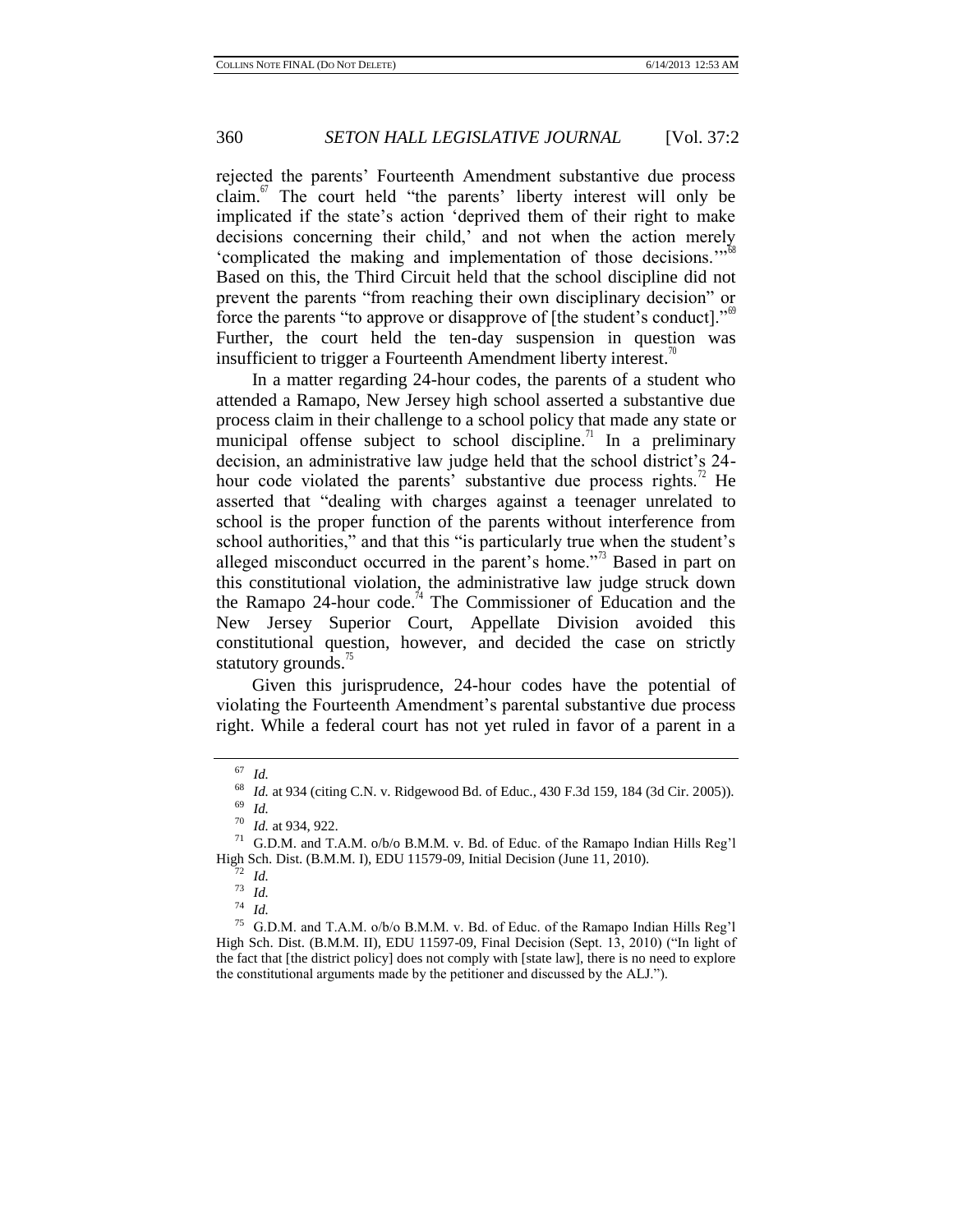case concerning student discipline for off-campus conduct, the growing number of 24-hour codes creates the likelihood of a legal challenge on these grounds. So long as a court finds that a 24-hour code implicates a parent's right "to make decisions concerning the care, custody, and control of their children," as the New Jersey administrative law judge in the Ramapo, New Jersey case held, the relevant 24-hour code will be subject to strict scrutiny review. $\degree$ 

While proponents believe that the policy goals of 24-hour codes are laudable, it is difficult to argue that school discipline for conduct in the home is narrowly tailored to address a compelling government interest. As 24-hour codes expand in the scope of conduct that they cover, they become less likely to satisfy a heightened standard of review. Accordingly, the policies have the potential of violating parental constitutional rights. Given the possibility that school districts can be disciplining in an unconstitutional manner with these policies, it is imperative that legislatures address the issue of 24-hour codes with legislation that ensures school districts' policies comport with parental constitutional rights in the disciplining of students.

### *C. Public Policy Problems in 24-Hour Codes*

School districts have passed 24-hour codes disciplining students for off-campus traffic offenses, drinking offenses, and other misconduct that are tangentially related to the school environment. While such misdeeds are not to be condoned, this paper questions the policy wisdom behind school disciplinary action to address these out-of-school issues. In this section, this paper will discuss a multitude of policy rationales that have been offered by numerous parties and weigh against 24-hour codes.

First, this Note holds that courts are the best venue for adjudging criminal conduct that occurs away from school. As established under state criminal law, the judicial system is fitted with the tools and procedures needed to ensure that the safety concerns of the community are addressed.<sup> $\prime\prime$ </sup> Further, courts provide a better venue for assessing a student's danger to the community than schools.<sup>78</sup> Since off-campus misconduct constitutes a violation of state or municipal law, it is only

<span id="page-12-0"></span><sup>76</sup> *See* Troxel v. Granville, 530 U.S. 57 (2000).

<sup>77</sup> Randee J. Waldman & Stephen M. Reba, *Suspending Reason: An Analysis of Georgia's Off-Campus Suspension Statute*, 1 J. MARSHALL L.J. 1, 67 (2008).

<sup>78</sup> *Id.* at 68.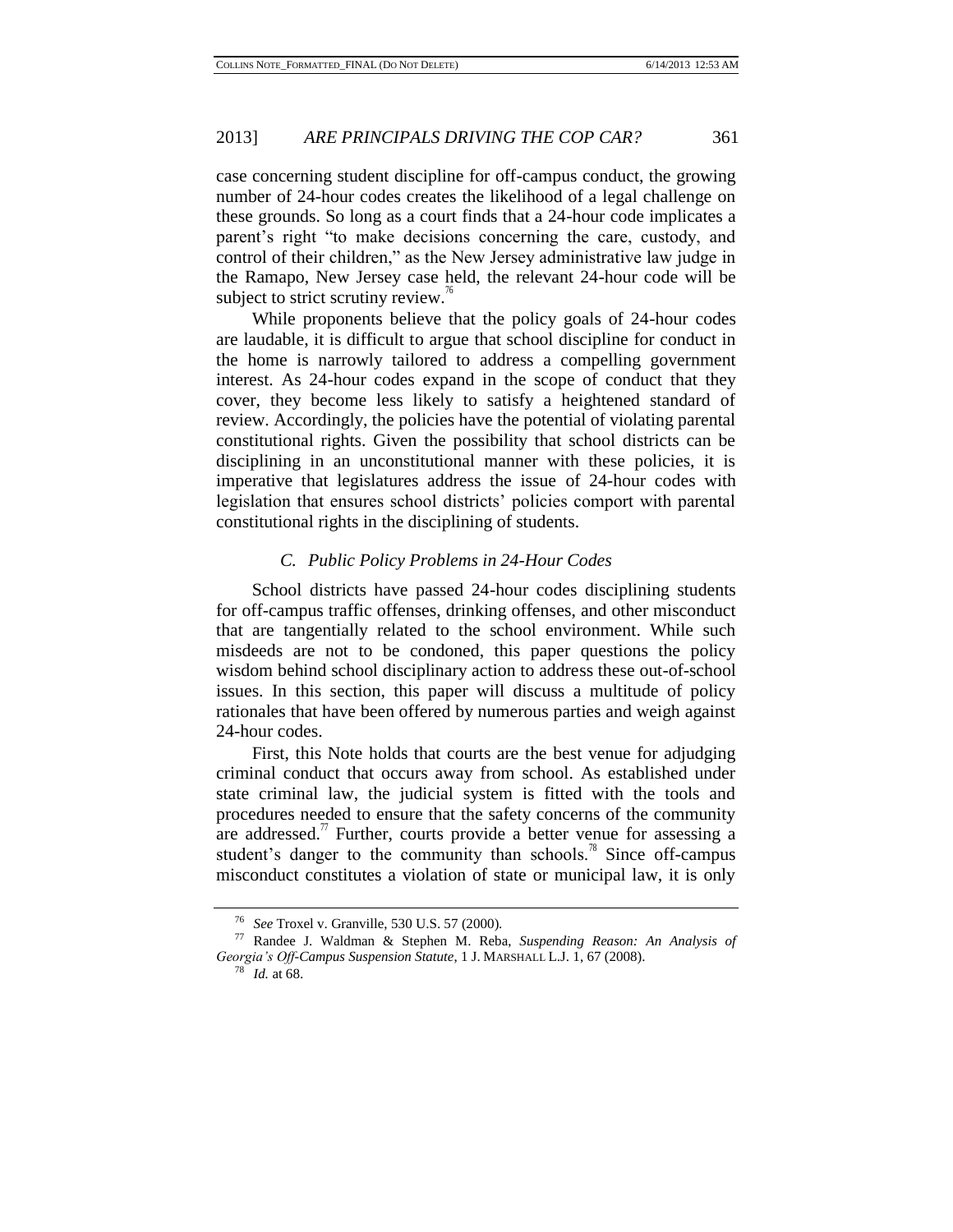fitting that the criminal justice system governs the disciplinary regime for the offending citizen, who in these instances merely happens to be a public school student.

Second, this Note asserts that 24-hour codes unwittingly create a "double penalty" factor that is inequitable to students. If a student is charged with an offense outside of school, he or she is subject to the relevant criminal laws and is prosecuted accordingly. As criminal statutes are designed to "maintain order in society," they are already written to incorporate the criminal law goals of deterrence, incapacitation, and retribution.<sup>79</sup> In this light, subsequent school discipline simply adds an additional consequence on top of the underlying criminal penalty.<sup>80</sup>

<span id="page-13-0"></span>As articulated by others who have written on this subject, 24-hour codes can be characterized as an "overreaction on the part of the school authorities" that "offends our sense of justice," because "'a precept of justice [is] that punishment for [a] crime should be graduated and proportioned to the offense."<sup>81</sup> Since school policies "are adopted to preserve order in the school environment," schools should not play a role in supplementing criminal statutes. $8^{\circ}$  As Holmdel Township Board of Education member Ana Vander Woude stated in opposing a 24-hour code, students "are already being punished [by the criminal justice system] if the infraction occurs and [if] it is [then] channeled through the school district for a second type of penalty . . . it would be overlegislating."<sup>83</sup> In this instance, Vander Woude opposed Holmdel's aforementioned policy of revoking a student's campus parking privilege for off-campus traffic offenses that have already been enforced by the municipal court system.<sup>84</sup>

<span id="page-13-1"></span><sup>79</sup> James M. Peden, *Through a Glass Darkly: Educating with Zero Tolerance*, 10 KAN. J.L. & PUB. POL'Y 369, 376 (2001).

<sup>80</sup> Avarita L. Hanson, *Have Zero Tolerance School Discipline Policies Turned into a Nightmare? The American Dream's Promise of Equal Educational Opportunity Grounded in* Brown v. Board of Education, 9 UC DAVIS J. JUV. L. & POL'Y 289, 321 (2005).

<sup>81</sup> Peden, *supra* note 79, at 370 (quoting Weems v. United States, 217 U.S. 347, 367  $(1910)$ ).

<sup>82</sup> *Id.* at 376.

<sup>83</sup> Jacqueline Hlavenka, *Police will notify school of student traffic tickets*, INDEPENDENT (Monmouth Cty., N.J.), Oct. 8, 2009, http://ind.gmnews.com/news/2009-10- 08/schools/005.html.

<sup>84</sup> *Id.*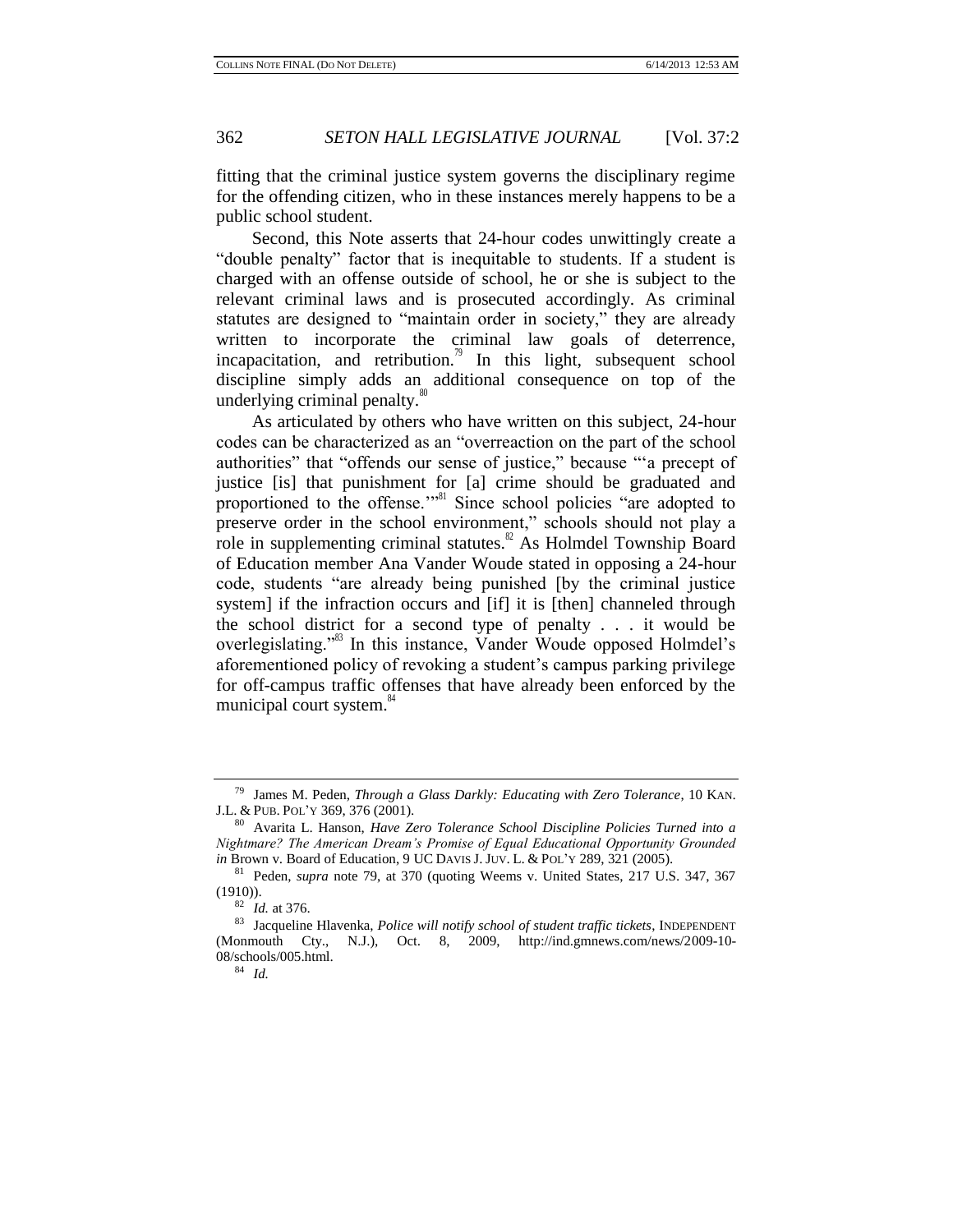Third, this Note finds that removing students from extra-curricular activities for off-campus violations runs counter to the goals of reducing off-campus misconduct. With respect to correcting teenage behavior, research has shown that "responding with services that help adolescents identify errors, recognize options, and make better choices is more developmentally appropriate than a purely punitive response."<sup>85</sup> Further, researchers have found that "instead of removing students, schools should implement programs designed to train adolescents' stilldeveloping brains to make good decisions."<sup>86</sup> Empirically, studies have shown that students who are suspended or expelled are more likely to drop out of school and become "psychologically damaged."<sup>87</sup> They also are more likely to exhibit a variety of poor behaviors.<sup>88</sup> Based on these considerations, it is apparent that troubled students are best served by remaining in an educational environment, rather than being suspended and left apt to commit further off-campus malfeasance.<sup>89</sup>

<span id="page-14-0"></span>In a similar vein, 24-hour codes that remove students from extracurricular activities reduce the very social benefit provided by extracurricular activities. Empirical studies indicate that participation in extracurricular activities reduces the rates of early school dropout, especially among students at the highest risk of dropping out.<sup>90</sup> If a student receives an extracurricular suspension for consuming alcohol off-campus, kicking the student off the football team will remove the student from an activity that is proven to reduce delinquency. In these cases, 24-hour codes run counter to the merits of extracurricular programs, namely keeping at-risk youth engaged in school instead of walking the streets.

Finally, this Note submits that 24-hour codes unnecessarily expose school districts to potential tort liability. In a Mountain Lakes, New Jersey case, police detained a star high school basketball player on a

<sup>85</sup> Waldman, *supra* note [77,](#page-12-0) at 12-13.

<sup>86</sup> *Id.* at 13.

<sup>87</sup> Hanson, *supra* not[e 80,](#page-13-0) at 289, 330-31.

<sup>88</sup> Suspended students are more likely to become involved in a physical fight, carry a weapon, smoke, use alcohol and drugs, have sex, drop out of school, feel isolated from society, and commit further offenses. Melanie Riccobene Jarboe, Note, *"Expelled to Nowhere": School Exclusion Laws in Massachusetts*, 31 B.C. THIRD WORLD L.J. 343, 349- 50 (2011).

<sup>89</sup> *Id.*

<sup>90</sup> Joseph L. Maloney & Robert B. Carins, *Do Extracurricular Activities Protect Against Early School Dropout*, 33 DEVELOPMENTAL PSYCHOLOGY 241, 248 (1997).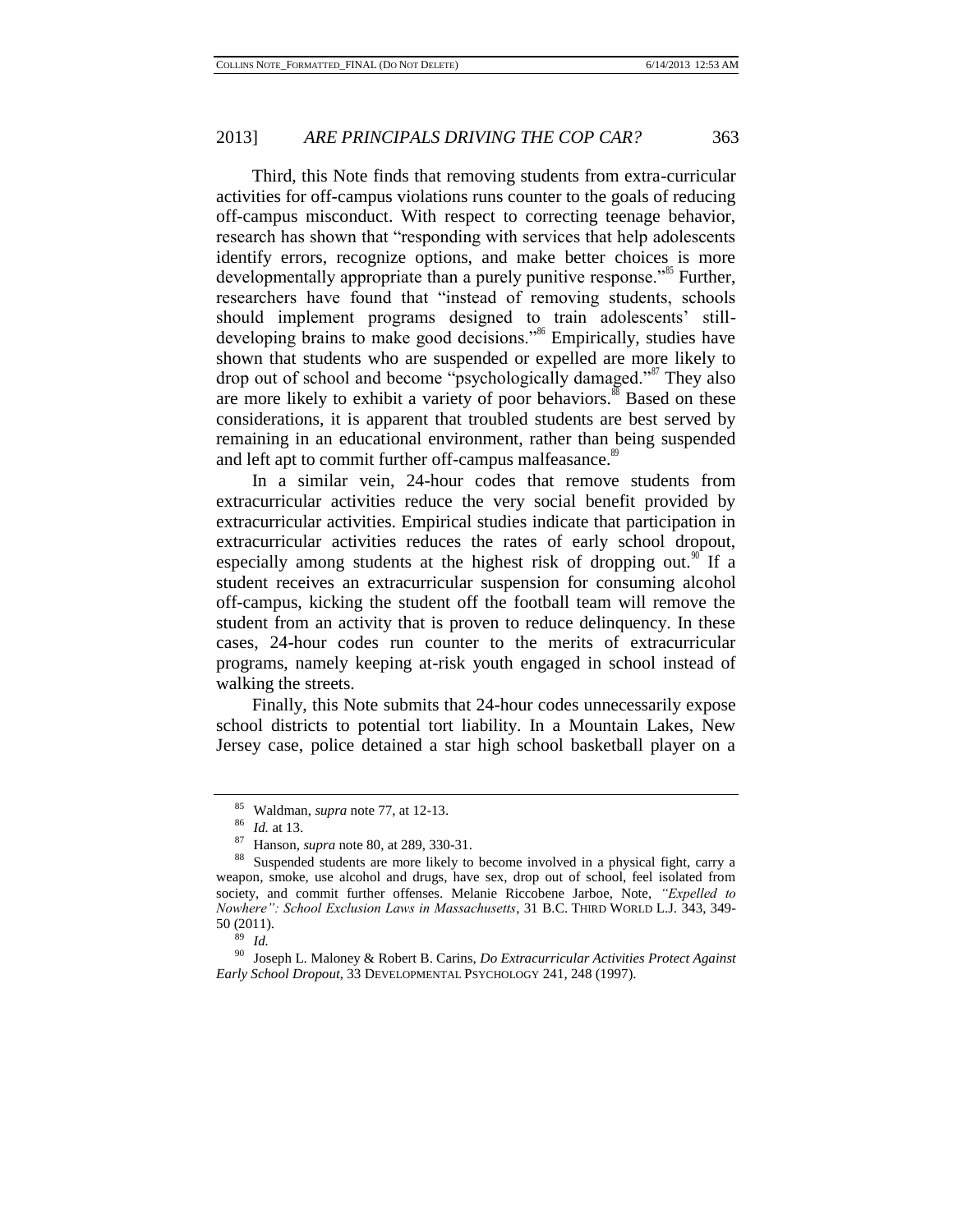weekend night, contending she was leaving the scene of a house party.<sup>91</sup> During this encounter, the student maintained that she did not consume alcohol, and in the end the police never filed any charges against the student.<sup>92</sup> Regardless, and based solely on the police account, the high school suspended the girl from the basketball team.<sup>93</sup> Her parents sued, arguing that their daughter's basketball suspension was unfounded and caused her to lose collegiate scholarship opportunities.<sup> $4$ </sup> The parents alleged numerous torts against the local school district and police department, including tortious interference with a prospective economic advantage and defamation.<sup>95</sup> While the case was never tried, the local police department settled for \$50,000 and the school district settled for an undisclosed amount.<sup>96</sup> Given these settlements, one must ask whether public school districts should assume such liability arising from discipline for off-campus conduct. As 24-hour codes grow in prevalence, there are likely to be many similar tort claims brought after instances of unfounded discipline. Considering school districts are publicly funded, 24-hour codes can recklessly expose taxpayers to liability whenever off-campus discipline is improperly sanctioned.

Based on these considerations, this Note submits that 24-hour codes present numerous public policy shortcomings. Under 24-hour codes that are currently in operation, school districts are unilaterally taking punitive measures that are duplicative of those already taken by the criminal justice system. At the same time, these actions troublingly expose school districts to tort liability while unwittingly removing atrisk students from schools.

For the policy and legal reasons discussed in this section, this Note submits that states must craft laws that curtail the application of 24-hour codes to specific areas where they are both constitutional and necessary for the safety of a school's operation.<sup>97</sup> The next section will discuss

 $97$  For example, as a school board member, the author of this note promoted specific

<sup>&</sup>lt;sup>91</sup> Complaint, Bernal-Silva v. Borough of Mountain Lakes, 2009 WL 1873401 (D.N.J. Apr. 3, 2009).

<sup>92</sup> *Id.*

<sup>93</sup> *Id.*

<sup>94</sup> *Id.*

<sup>95</sup> *Id.*

<sup>96</sup> Eugene Paik, *Mountain Lakes pays \$50K to settle suit by former basketball standout*, STAR-LEDGER, Feb. 2, 2010, http://www.nj.com/news/local/index.ssf/2010/02/mountain\_lakes\_pays\_50000\_to\_s.html.

instances where school intervention into off-campus affairs is justifiable:

<sup>&</sup>quot;'If there was a party over the weekend and there were two groups that get into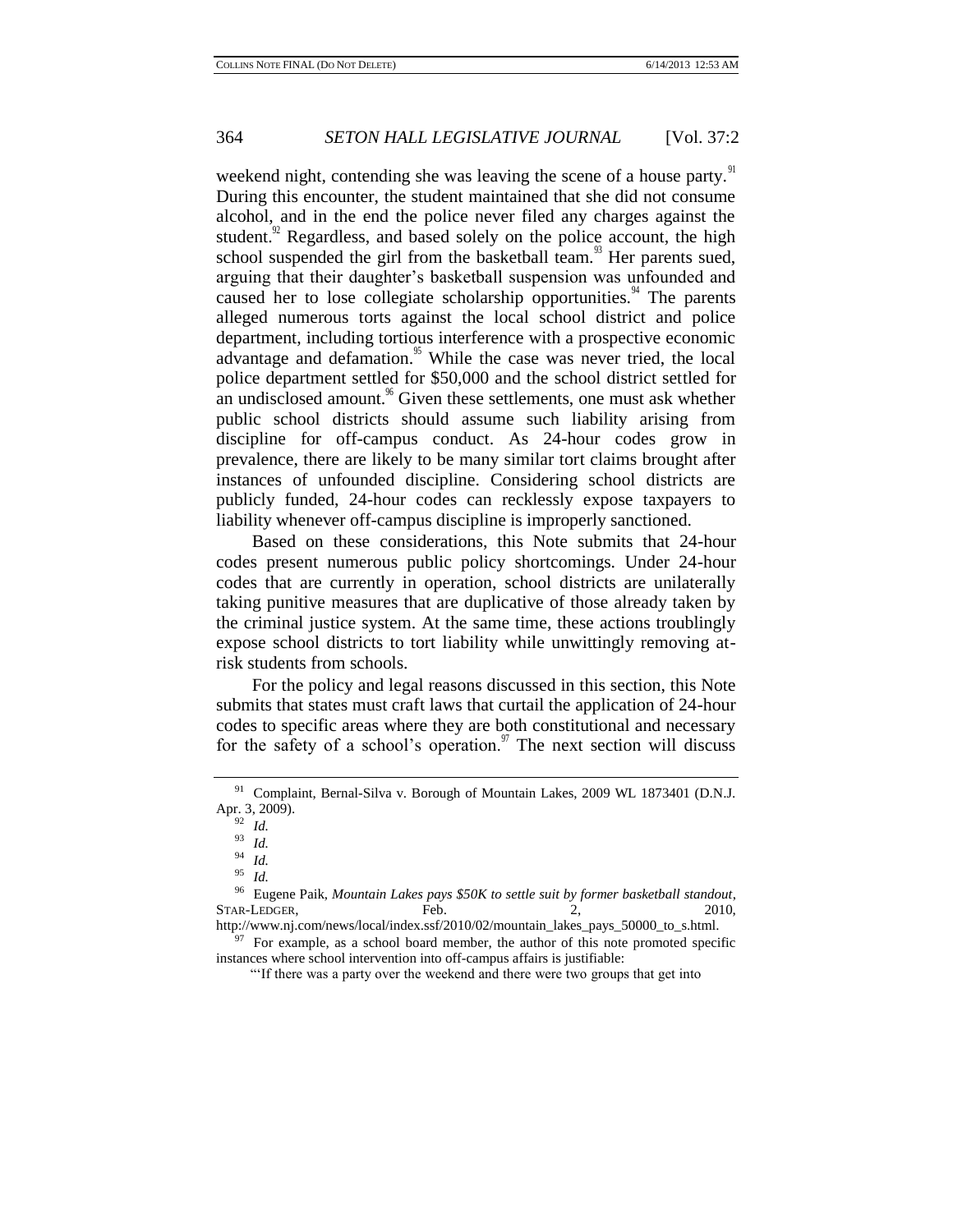how several states have attempted to limit the scope of off-campus discipline, pursuant to principles this note supports, and yet school districts have routinely exceeded these limitations.

## *III. Lack of Compliance with State Laws that Govern 24-Hour Codes*

#### *A. Overview of Laws Governing 24-Hour Codes*

School discipline for off-campus conduct has historically been sanctioned in specific instances where student conduct "poses a threat or danger to the safety of other students, staff or school property or disrupts the educational program of the school."<sup>98</sup> For example, in New Jersey, a 1970 case laid the groundwork for the present restrictions on off-campus discipline.<sup>99</sup> In *R.R. v. Board of Education of Shore Regional High School District*, a New Jersey court reviewed a student's suspension for an out-of-school altercation.<sup>100</sup> The court said it was unable to find a New Jersey decision holding that school officials had the power to expel or suspend a student for conduct away from school grounds.<sup>101</sup> As a result, the court looked to other jurisdictions and secondary sources, and fashioned a rule that school officials may discipline a student for conduct away from school only when it is "reasonably necessary for the student's physical or emotional safety and well-being, or for reasons relating to the safety and well-being of other

a fight and the police are aware of it, [school administrators] need to know what happened because there could very well be spillover into the building," Collins said . . . 'There are many different circumstances beyond the scope of the imagination where administrative intervention is appropriate and necessary, but I do believe that our policies, namely the alcohol and driving policies, incorporate instances where [the conduct] fails [to] materially and substantially'" interfere with the school's operation, as required under state statute.

Jacqueline Hlavenka, *Holmdel BOE to amend controversial off-campus policy*, THE INDEPENDENT (Monmouth Cty., N.J.), Oct. 21, 2010, [http://ind.gmnews.com/news/2010-10-](http://ind.gmnews.com/news/2010-10-21/Schools/Holmdel_BOE_to_amend_controversial_offcampus_polic.html) [21/Schools/Holmdel\\_BOE\\_to\\_amend\\_controversial\\_offcampus\\_polic.html.](http://ind.gmnews.com/news/2010-10-21/Schools/Holmdel_BOE_to_amend_controversial_offcampus_polic.html) 

<sup>98</sup> Ronald D. Wenkart, *Discipline of K-12 Students for Conduct Off School Grounds*, 201 ED. LAW REP. 531, 531 (2006).

<sup>99</sup> R.R. v. Bd. of Ed. of Shore Reg'l High Sch. Dist., 263 A.2d 180 (N.J. Super. 1970); *see* G.D.M. v. Bd. of Educ. of the Ramapo Indian Hills Reg'l High Sch. Dist., 427 N.J. Super. 246, 263 (2012) ("The two-pronged test set forth in N.J.A.C. 6A:16-7.6 is derived from the trial court's decision in *R. R. v. Board of Education of the Shore Regional High School District* . . .").

<sup>100</sup> *Id.* at 182.

<sup>101</sup> *Id.* at 184.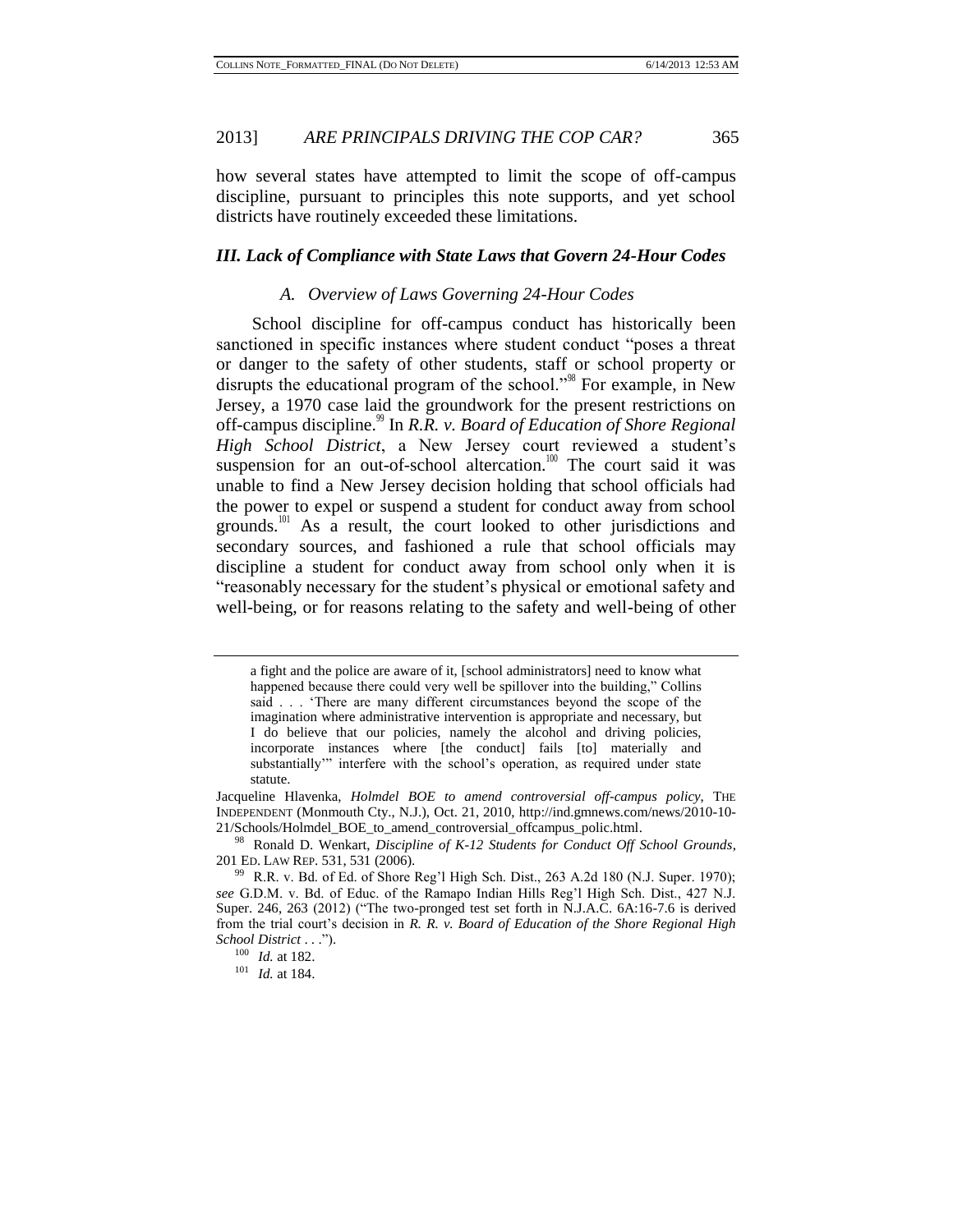students, teachers or public school property." $102$ 

Many state laws follow this court's approach, and overall, there is a national trend towards limiting 24-hour codes to a "reasonableness" standard that reaches only certain conduct that directly affects the school environment. $103$  For example, in Connecticut, the legislature passed a law that only allowed 24-hour codes to reach off-campus conduct that "markedly interrupts or severely impedes the day-to-day operation of a school."<sup>104</sup> The state teacher's union president supported this standard, saying the legislature's task is to balance "students' [due process] rights and the rights of a class which may be disrupted [as well as the rights of an] individual who is assaulted or harassed.<sup> $5\text{105}$ </sup> Similarly, Georgia legislators restricted off-campus discipline to specific offenses where a student "could be charged" with a felony.<sup>106</sup> The Georgia law also contains a second requirement that the conduct "makes the student's continued presence at the school a potential danger," which the law's legislative sponsor said is "key" to avoid having school districts disciplining students for off-campus offenses that do not affect the school environment. $107$ 

#### *B. New Jersey Law Governing 24-Hour Codes*

In order for school districts to discipline students for off-campus conduct, they must have the legal authority to do so. In New Jersey, a local school board's power is "no greater than the authority conferred by statute."<sup>108</sup> Therefore, to establish disciplinary authority, the state must statutorily authorize the student discipline.<sup>109</sup> To this end, the New Jersey State Board of Education has administrative rulemaking power

<sup>102</sup> *Id.* at 184; *see* N.J. ADMIN. CODE § 6A:16-7.6 (quoted language adopted in administrative code).

<sup>&</sup>lt;sup>103</sup> Daniel E. Feld, Annotation, *Right to discipline pupil for conduct away from school grounds or not immediately connected with school activities*, 53 A.L.R.3D 1124 (1973).

<sup>&</sup>lt;sup>104</sup> Packer v. Bd. of Educ. of Thomaston, 717 A.2d 117, 134 (Conn. 1998).

<sup>105</sup> *Id.* at 133.

<sup>106</sup> Waldman, *supra* note [77,](#page-12-0) at 32-33.

<sup>107</sup> *Id.* at 33.

<sup>108</sup> G.D.M. and T.A.M. o/b/o B.M.M. v. Bd. of Educ. of the Ramapo Indian Hills Reg'l High Sch. Dist. (B.M.M. III), EDU 13033-10, Initial Decision (July 6, 2011).

<sup>109</sup> Waldman, *supra* note [77,](#page-12-0) at 32 ("First, [a statute] must be examined to determine if the Legislature intended to limit the student behavior that school districts can punish. Second, if it is determined that the statute does create limits, school districts' code of conduct provisions regulating the punishment of off-campus behavior must be examined to determine compliance with those limits.").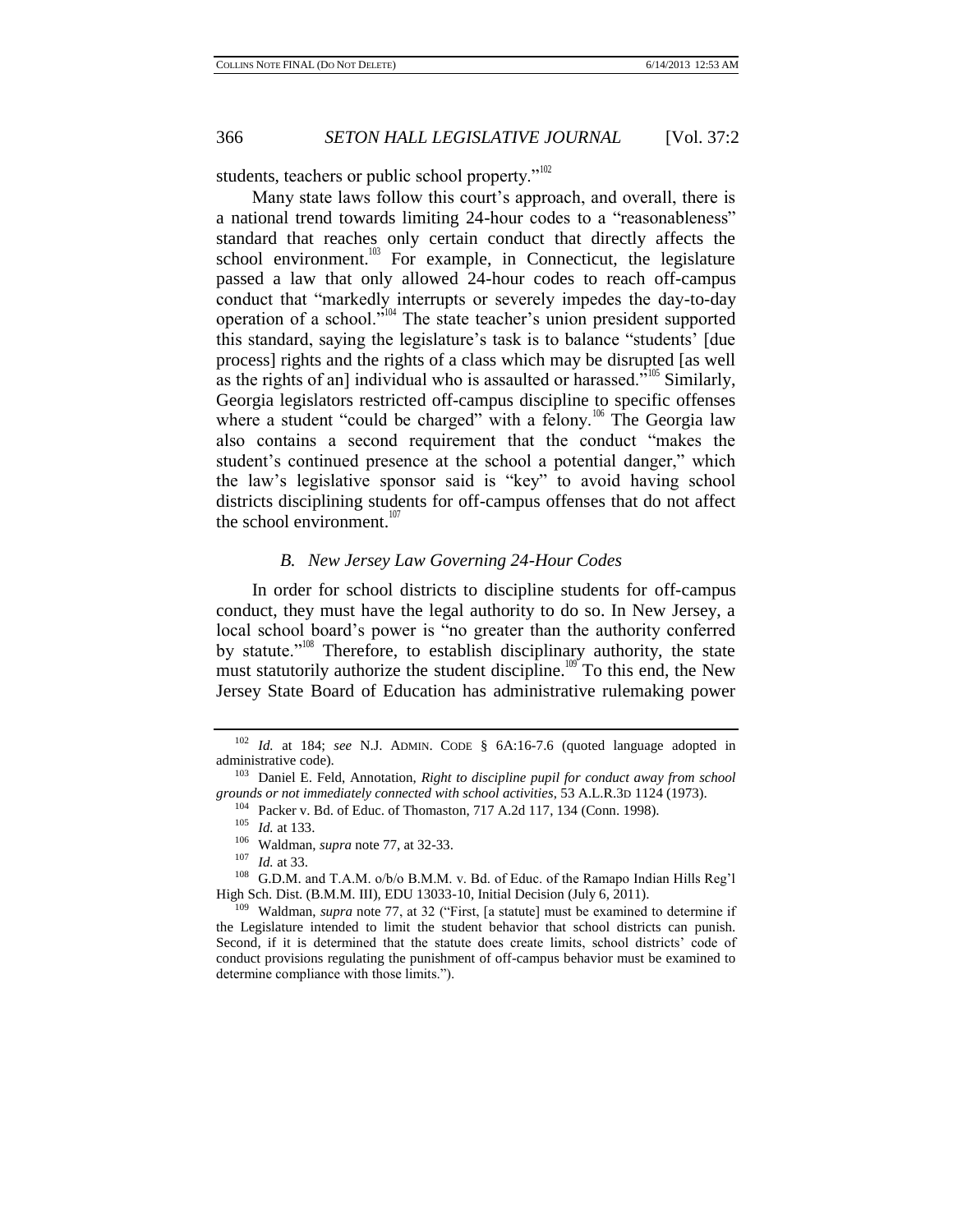and has promulgated rules addressing  $24$ -hour codes.<sup>110</sup> The relevant rule authorizes discipline for off-campus offenses in specific cases:

(a) School authorities have the right to impose a consequence on a student for conduct away from school grounds, including on a school bus or at a school-sponsored function, that is consistent with the district board of education's code of student conduct, pursuant to N.J.A.C. 6A:16-7.1.

1. This authority shall be exercised only when it is reasonably necessary for the student's physical or emotional safety, security and well-being or for reasons relating to safety, security and well-being of other students, staff or school grounds, pursuant to N.J.S.A. 18A:25-2 and 18A:37-2.

2. This authority shall be exercised only when the conduct which is the subject of the proposed consequence materially and substantially interferes with the requirements of appropriate discipline in the operation of the school.

3. The consequence pursuant to (a) above shall be handled in accordance with the district board of education approved code of student conduct, pursuant to N.J.A.C. 6A:16-7.1, and as appropriate, in accordance with N.J.A.C. 6A:16-7.2, 7.3, or 7.5.<sup>111</sup>

Pursuant to this administrative rule, New Jersey school districts may sanction off-campus discipline by enacting 24-hour codes at the local level, subject to the limits set forth in state law.<sup>112</sup> School boards must publicly vote to approve the 24-hour codes, and typically include them as part of the district's student code of conduct.<sup>113</sup>

By passing laws that govern 24-hour codes, states are addressing two important considerations that were promoted in the previous section. First, states are addressing the policy concerns about having school districts involved in discipline for off-campus conduct. In this respect, state statutes serve to "ensure[] that a school board is unable to

<sup>110</sup> N.J. STAT. ANN. § 18A:11-1 ("The board shall . . . [e]nforce the rules of the state board . . . [and p]erform all acts and do all things, consistent with law and the rules of the state board, necessary for the lawful and proper conduct, equipment and maintenance of the public schools of the district.").

 $111$  N.J. ADMIN. CODE § 6A:16-7.6.

<sup>112</sup> Waldman, *supra* note [77,](#page-12-0) at 32.

<sup>113</sup> N.J. ADMIN. CODE § 6A:16-7.1 (New Jersey requires that "[e]ach district board of education . . . develop, adopt and implement a code of student conduct which establishes standards, policies and procedures."); *see also* N.J. ADMIN. CODE § 6A:16-1.4 ("Each district board of education shall develop and adopt written policies, procedures, mechanisms or programs governing . . . [d]evelopment and implementation of a code of student conduct . . .").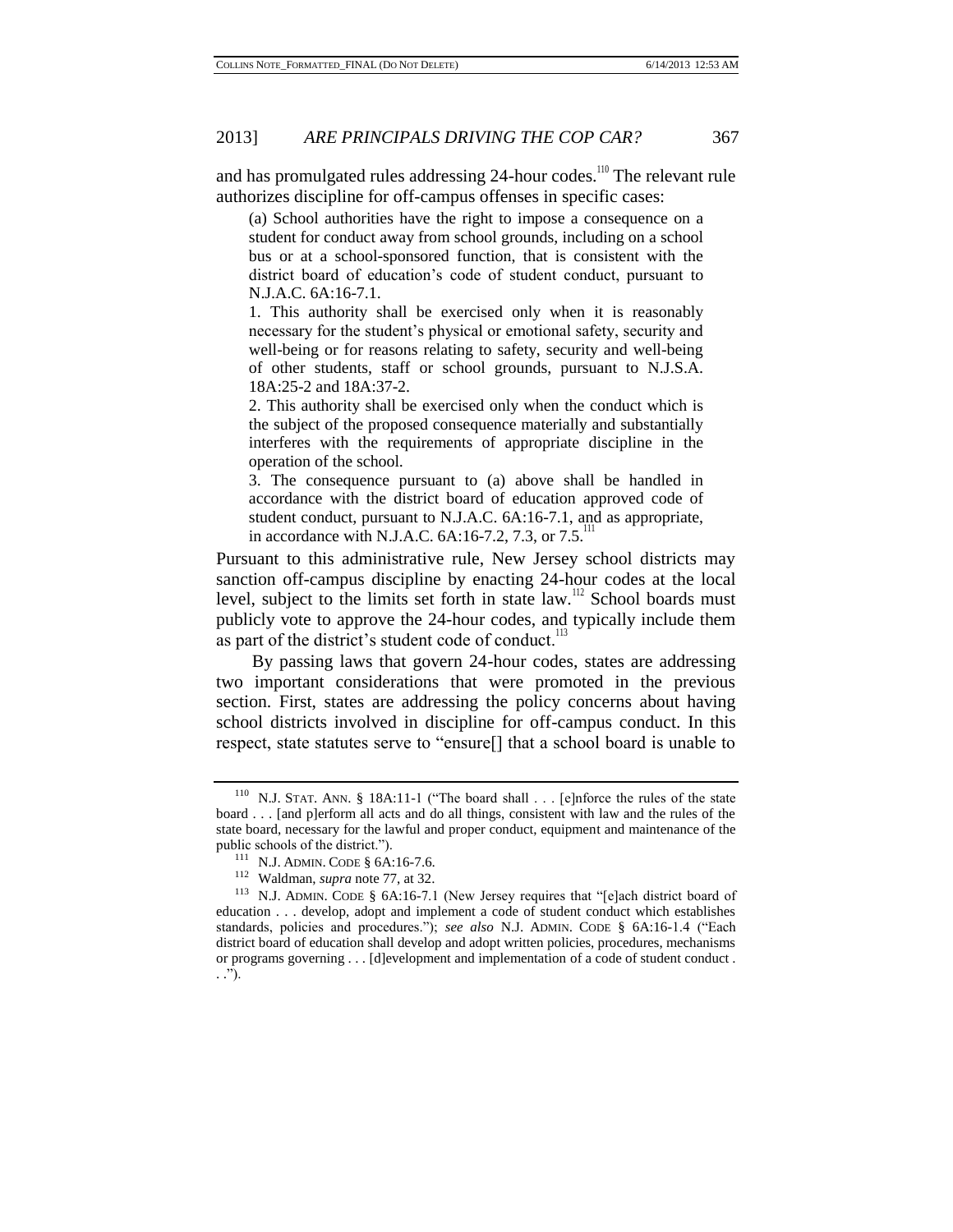usurp the parental role unless a child's off-campus conduct interferes with the school's legitimate custodial role."<sup>114</sup> Second, these state laws help provide a statutory framework for school districts to follow, helping "ensure that school board authority is exercised consistently with [applicable] constitutional protections."<sup>115</sup>

### *C. School District 24-Hour Codes Found to Exceed Governing State Laws*

Despite some state laws that explicitly define when school districts may discipline students for off-campus conduct, $116$  as discussed in the previous section, there is evidence that school districts enact policies that exceed these state laws. In one such case, a parent whose child attended a Ramapo, New Jersey high school successfully challenged a 24-hour code for exceeding state  $\overline{law}$ .<sup>117</sup> The school district policy in question established as a school conduct violation any violation of the New Jersey criminal code or relevant municipal codes.<sup>118</sup> The New Jersey Commissioner of Education struck down this 24-hour code, finding that it "encompasse[d] too many potential conduct violations that [did] not meet the elements" required under state law before offcampus discipline is permitted.<sup>119</sup> The Commissioner further held the state law governing off-campus conduct "emphasizes the notion that there must be some link between the conduct and the school environment" for discipline to be sanctioned.<sup>120</sup>

The school district appealed this decision to the Superior Court of New Jersey, Appellate Division.<sup>121</sup> On appeal, the school district alleged the Commissioner (1) misinterpreted the term "consequence" in the state code and (2) rendered a decision that is inconsistent with other statutes that promote responses by school authorities to "substance

<sup>&</sup>lt;sup>114</sup> Brief for American Civil Liberties Union of New Jersey as Amici Curiae Supporting Respondents at 10, G.D.M. v. Bd. of Educ. of the Ramapo Indian Hills Reg'l High Sch. Dist., 427 N.J. Super. 246 (App. Div. 2012).

<sup>115</sup> *Id.* at 7.

<sup>116</sup> *See* N.J. ADMIN. CODE § 6A:16-7.6.

<sup>117</sup> G.D.M. and T.A.M. o/b/o B.M.M. v. Bd. of Educ. of the Ramapo Indian Hills Reg'l High Sch. Dist. (B.M.M. II), EDU 11597-09, Final Decision, at 3 (Sept. 13, 2010).

 $118$  *Id.* at 1, 3.

<sup>119</sup> *Id.* at 7.

<sup>120</sup> *Id.* (citing N.J. ADMIN. CODE § 6A:16-7.6.)

<sup>&</sup>lt;sup>121</sup> G.D.M. v. Bd. of Educ. of the Ramapo Indian Hills Reg'l High Sch. Dist., 427 N.J. Super. 246 (2012).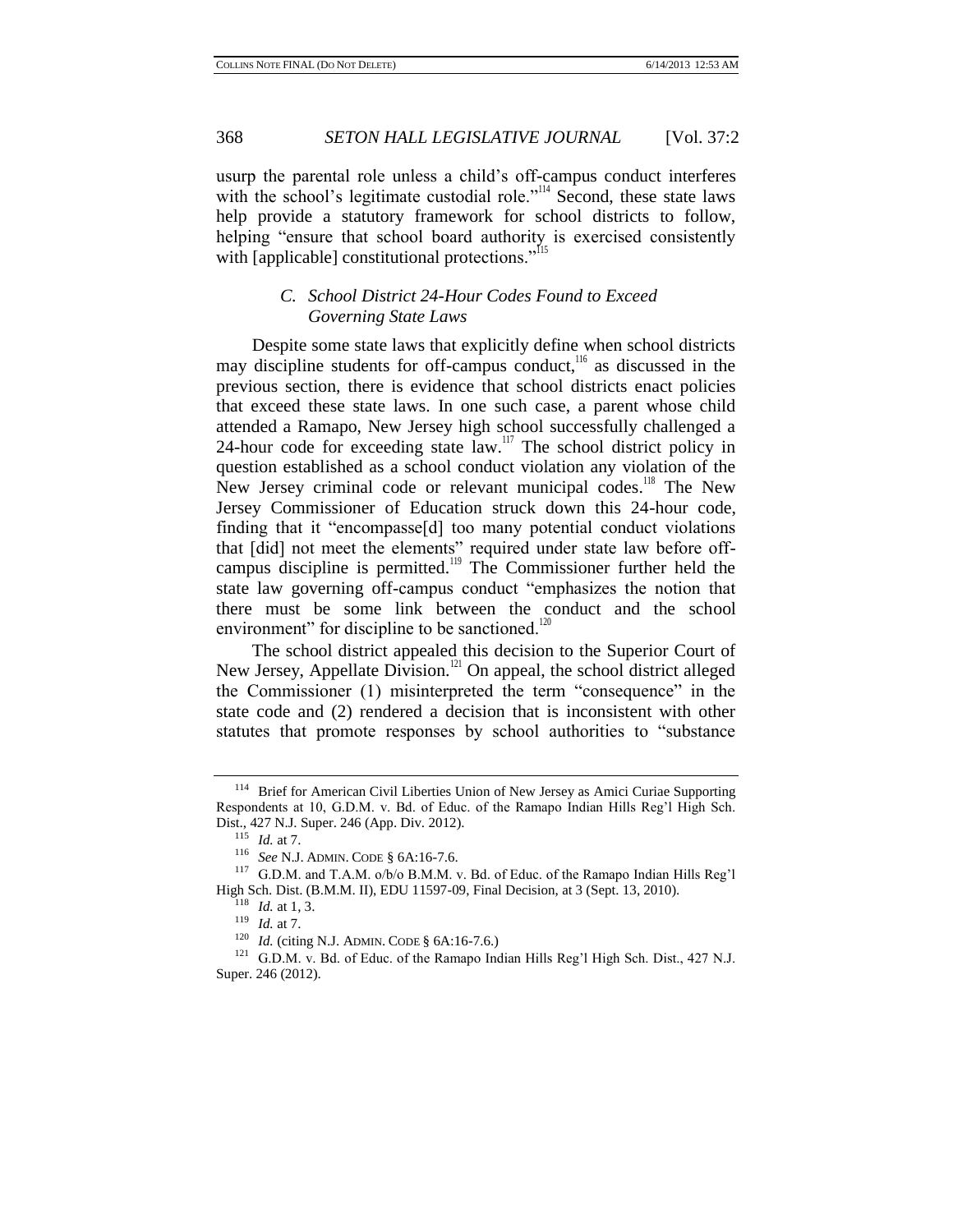abuse and bullying."<sup>122</sup> To start, the court found that the term "consequence" should be interpreted according to its common meaning, thus rendering a mandatory meeting with school administrators and/or suspensions for extracurricular activities subject to state statute.<sup>123</sup> Further, the court agreed with the Commissioner that the statute requires any off-campus conduct subject to discipline to have a "nexus" to the "orderly administration of the school," thus affirming the striking down of the broad Ramapo policy. $124$ 

While the Ramapo lawsuit represents only one school district that violated state law, there is empirical evidence that school districts regularly ignore state laws restricting off-campus discipline. Legal researchers studied the disciplinary policies passed by local school boards in Georgia and compared them to the off-campus discipline requirements established under applicable state law.<sup>125</sup> Georgia law allows schools to punish for off-campus conduct only if a student (1) "acted in a way 'which could result in the student being criminally charged with a felony[,]'" and (2) "that action . . . 'makes the student's continued presence at school a potential danger to persons or property at the school or which disrupts the educational process. $126$  The researchers found that Georgia school districts have regularly "gone beyond the command" of this law.<sup>127</sup> Specifically, they found that a "majority of districts" maintained policies that deviated from state law.<sup>128</sup> The school district policies were inconsistent with Georgia's statute for many reasons, including (1) completely abandoning the felonious behavior requirement and incorporating non-criminal activity, (2) including a broad range of behaviors that are not limited to felonies, (3) converting the two-part test into an either/or test, or (4) adding broadening language to the list of acts subject to punishment.<sup>1</sup>

When school districts promulgate policies that deviate from state law, they are "expos[ing] students to punishment for off-campus behavior beyond the authority granted by the Legislature."<sup>130</sup> Given this

<sup>122</sup> *Id.* at 257-58, 264; *see also* N.J. ADMIN. CODE § 6A:16-7.6.

<sup>123</sup> *G.D.M.*, 427 N.J. Super. at 262.

<sup>124</sup> *Id.* at 266.

<sup>125</sup> Waldman, *supra* note [77,](#page-12-0) at 30.

<sup>126</sup> *Id.*

<sup>127</sup> *Id.* at 37.

<sup>128</sup> *Id.*

<sup>129</sup> *Id.*

<sup>130</sup> *Id.*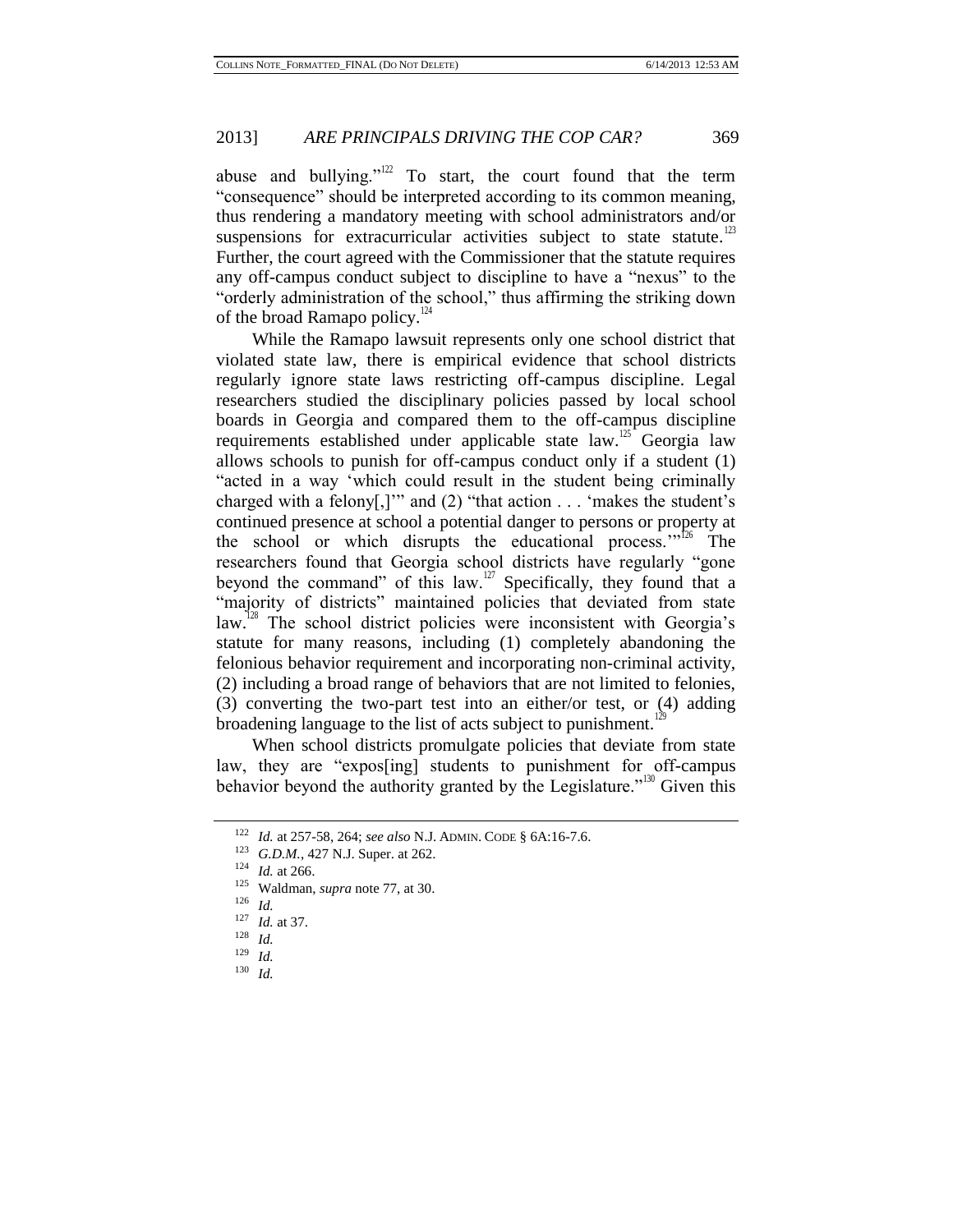current potential for school districts to discipline students in a manner that violates state law, it is incumbent on legislatures to pass more detailed laws that directly address the legality of 24-hour codes and better ensure school district compliance with state law.

# *D. 24-Hour Codes Held Unconstitutionally Vague As Enforced*

Besides potentially exceeding state law, student discipline for offcampus conduct can also create an unconstitutional application of state  $law<sup>131</sup>$  In one such instance, high school senior Kyle Packer was pulled over in his local Connecticut town for not wearing a seat belt.<sup>132</sup> During the traffic stop, the police officer arrested Packer for drug possession after spotting a marijuana cigarette, performing a car search, and finding drug paraphernalia along with two ounces of marijuana.<sup>133</sup> After learning of Packer's arrest, the local school board held a hearing and voted to expel Packer for a semester and prohibit him from extracurricular activities for a year.<sup>13</sup>

Packer sued to reverse his expulsion. Under Connecticut state law, a student may only be disciplined for off-campus conduct when the conduct is "seriously disruptive of the educational process."<sup>135</sup> The court reviewed this off-campus discipline statute, applied it to the facts of Packer's case, and said:

"A person of ordinary intelligence, apprised only of the language [of the state law] and our prior interpretation . . . of similar language, could not be reasonably certain whether possession of marijuana in the trunk of a car, off school grounds after school hours, is, *by itself and without some tangible nexus to school operation,* 'seriously disruptive of the educational process' as required by [state law] in order to subject a student to expulsion."<sup>136</sup>

Under the void for vagueness doctrine, $137$  the court found

<sup>&</sup>lt;sup>131</sup> Packer v. Bd. of Educ. of Thomaston, 717 A.2d 117, 124 (Conn. 1998).

<sup>132</sup> *Id.* at 121.

<sup>133</sup> *Id.*

<sup>134</sup> *Id.* at 122-23.

<sup>&</sup>lt;sup>135</sup> In Connecticut, state law allows districts to discipline for off-campus conduct if the conduct is (1) violative of a publicized board policy and (2) "seriously disruptive of the educational process." *Packer*, 717 A.2d at 122 n.7 (Conn. 1998) (citing CONN. GEN. STAT. §  $10-233(d)(a)(1)$ ).

<sup>136</sup> *Packer*, 717 A.2d at 130.

<sup>&</sup>lt;sup>137</sup> "The void for vagueness is a procedural due process concept that originally was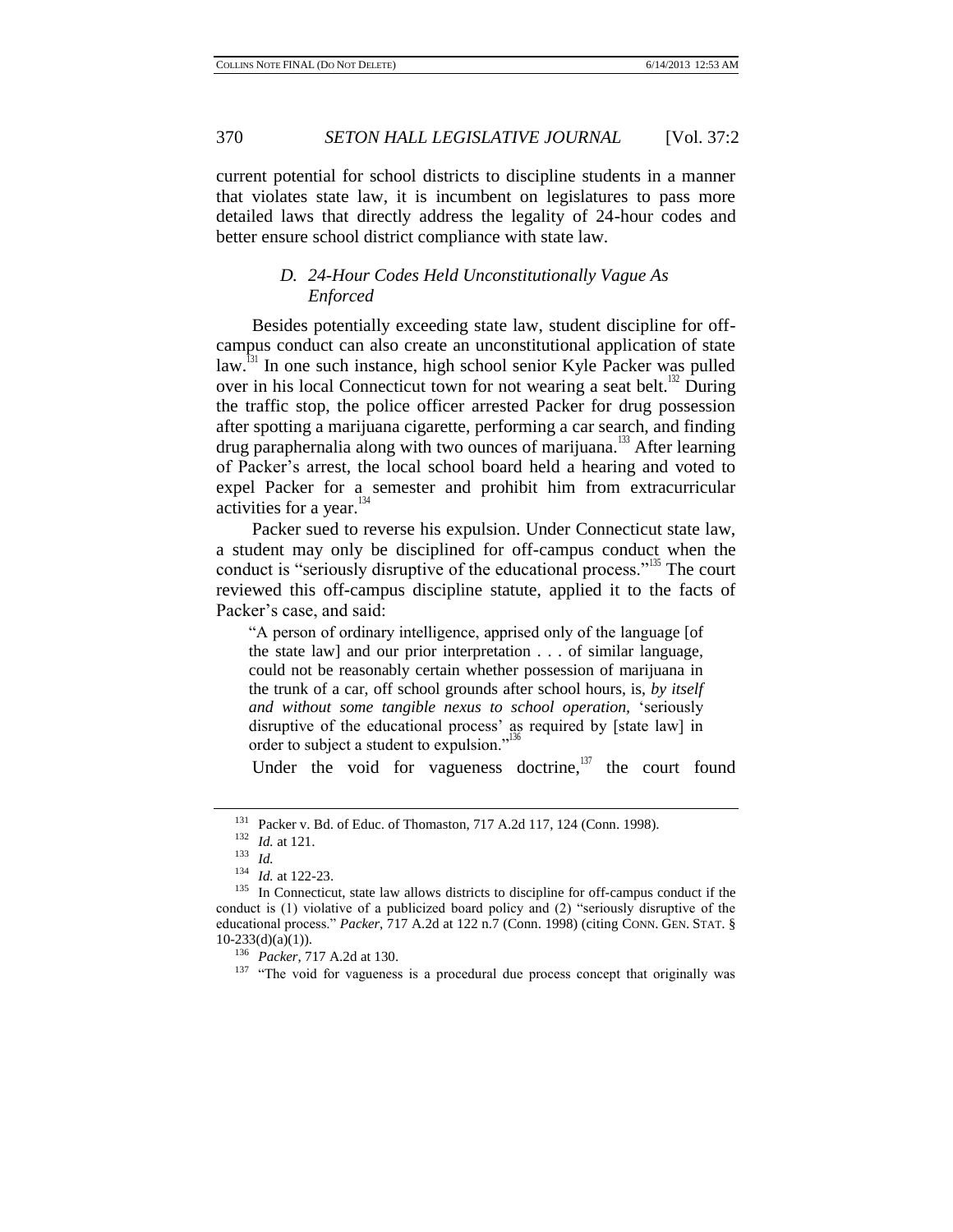Connecticut law did not provide Packer with sufficient notice that his marijuana possession would be subject to school discipline, and reversed his expulsion accordingly.<sup>138</sup>

While this decision is only dispositive under the operative facts, it highlights the ways in which school districts can unconstitutionally apply state statutes governing off-campus conduct. In the *Packer* case, the school district made its own determination that Packer's marijuana arrest was "seriously disruptive of the educational process," as required under state law to expel him.<sup>139</sup> But the court rejected this conclusion by the school board, holding that the school's interpretation of state law is "irrelevant" to a void for vagueness claim and that proper constitutional notice must only come from the statute itself and relevant judicial interpretations.<sup>140</sup>

On a void-for-vagueness basis alone, many currently enacted 24 hour codes are potentially unconstitutional applications of state law. For example, in New Jersey, the relevant state law requires that off-campus conduct "materially and substantially" interfere with the school's operation before it can become subject to discipline.<sup>141</sup> Elucidating this statutory phrase, the Superior Court of New Jersey, Appellate Division struck down the Ramapo policy which subjected any criminal offense to school discipline, writing: "[A] student could be suspended from participating in extracurricular activities as the result of receiving a citation for littering on a municipal sidewalk. Nothing in [the state statute] can be read to endorse such a result."<sup>142</sup> Based on this holding,

derived from the guarantees of due process contained in the fifth and fourteenth amendments to the United States constitution." *Id.* at 125. It requires a statute (1) provide "fair warning . . . in language that the common world would understand, of what the law intends to do if a certain line is passed[,]" and (2) "establish minimum guidelines to govern their enforcement." *Id.*

<sup>&</sup>lt;sup>138</sup> "To summarize, we conclude that . . . the statute, as drafted, did not provide the plaintiff with constitutionally adequate notice that possession of two ounces of marijuana in the trunk of his car off the school grounds in the town of Morris, after school hours, without any tangible nexus to the operation of Thomaston High School, would subject him to expulsion[.]" *Id.* at 134.

<sup>&</sup>lt;sup>139</sup> The school district argued the arrest met this standard because (1) the student's brother was present for the arrest, causing his friends at school to become aware of the arrest, (2) a former high school student who is a known drug user was present for the arrest, and (3) teachers had approached the principal with respect to the arrest. *Id.* at 122.

<sup>140</sup> *Id.* at 131, 134.

<sup>141</sup> *See* N.J. ADMIN. CODE § 6A:16-7.6.

<sup>&</sup>lt;sup>142</sup> G.D.M. v. Bd. of Educ. of the Ramapo Indian Hills Reg'l High Sch. Dist., 427 N.J. Super. 246, 266 (2012).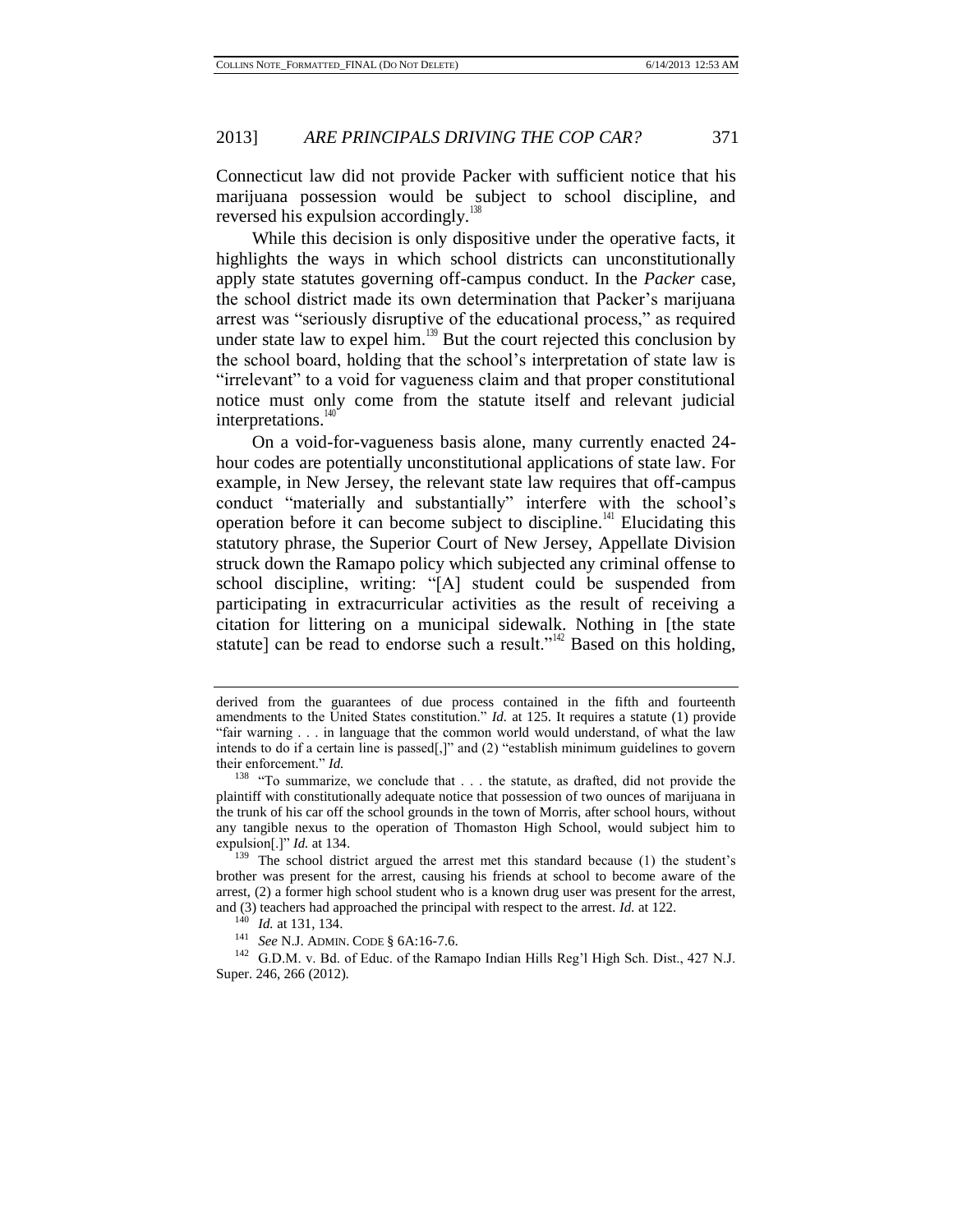does an off-campus speeding ticket, which is currently addressed by some New Jersey 24-hour codes, meet this standard, or would it fail under the void-for-vagueness doctrine? $143$ 

In this light, many 24-hour codes that are currently enforced by school districts have the potential of being unconstitutionally void for vagueness under state law. As a result, legislatures must pass new laws that better address 24-hour codes. Such laws must provide sufficient guidance so that school officials are not left to make discretionary decisions that are unconstitutionally vague as applied under the governing state statute.

### *E. Judicial Standards Resulting in 24-Hour Codes Evading Review*

Even when parents or students undertake the effort of challenging a 24-hour code, they face obstacles presented by the judicial standards of review that apply to school disciplinary decisions. In cases where students seek prompt review, legal recourse is typically only available through an emergent relief petition. Such a petition, while heard promptly by a judge, is subject to a heightened standard of review.<sup>144</sup> In the Wayne Hills case, as discussed in the introduction, the suspended student athletes sued seeking emergent relief, as their suspensions jeopardized participation in a state championship football game that was less than one week away.<sup>145</sup> There, the New Jersey Commissioner of Education held that the students were unable to sustain their burden of proof under the state's emergent relief standard.<sup>146</sup> This meant the students could not demonstrate, as required by law, a likelihood of prevailing on the underlying merits of the suit or that the legal right underlying their claim was settled law. $147$ 

<span id="page-23-0"></span><sup>143</sup> *See supra* notes 33-35.

<sup>&</sup>lt;sup>144</sup> In New Jersey, emergent relief may be granted if the judge determines from the proofs that (1) the petitioner will suffer irreparable harm if the requested relief is not granted,  $(2)$  the legal right underlying the petitioner's claim is settled,  $(3)$  the petitioner has a likelihood of prevailing on the merits of the underlying claim, and (4) when the equities and interests of the parties are balanced, the petitioner will suffer greater harm than the respondent will suffer if the relief is not granted. Crowe v. DeGioia, 90 N.J. 126, 132-34 (1982).

<sup>&</sup>lt;sup>145</sup> L.A. *ex rel* R.A. v. Bd. of Educ. of Wayne, EDU 14241-11, Initial Decision (Dec. 1, 2010).

<sup>&</sup>lt;sup>146</sup> L.A. *ex rel* R.A. v. Bd. of Educ. of Wayne, EDU 14241-11, Final Decision (Dec. 2, 2010).

<sup>147</sup> L.A., *supra* not[e 145.](#page-23-0)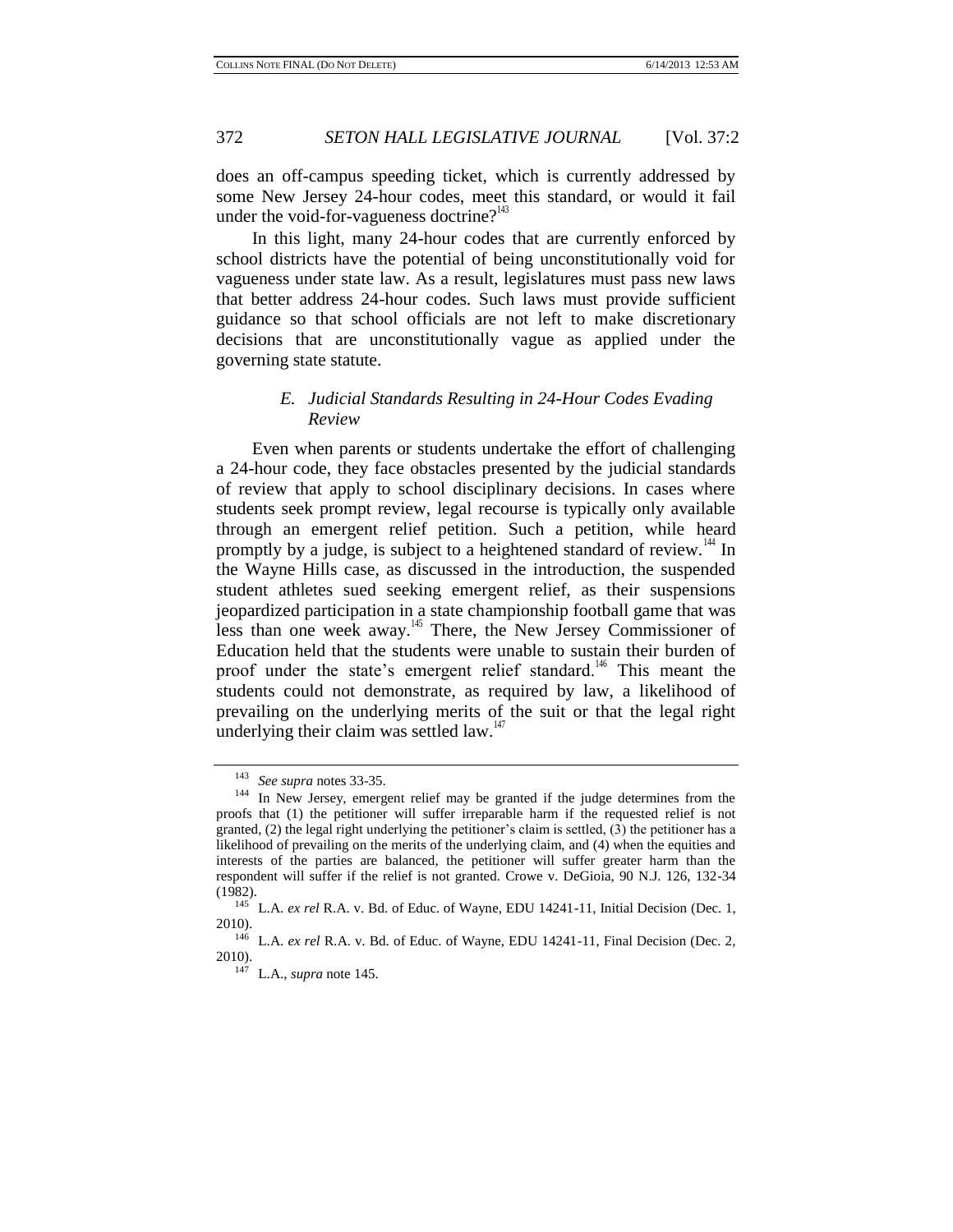On another legal point, the administrative law judge emphasized that the Wayne Township Board of Education's decision to suspend the football players was entitled to deference.<sup>148</sup> Citing case law, the judge held that a school board "has broad discretion to take the actions needed to effectively operate its public schools," and that based on this standard, a court "will not substitute [its] judgment for that of the board of education" unless there is "a finding that the action below was arbitrary, capricious or unreasonable."<sup> $49$ </sup> As a result, the judge said the students "have to demonstrate that the Board acted in bad faith, or in utter disregard of the circumstances before it."<sup>150</sup> The judge concluded the board "amply demonstrated a nexus" between the alleged incident and school operations, and that "the Board's determination that [the accused students] should not be permitted to participate in extracurricular activities is entitled to deference by the Commissioner."<sup>151</sup>

As an attorney for the Wayne Hills football players pointed out in an interview, the administrative law judge and the Commissioner of Education never actually reached "a decision on the underlying merits of the case."<sup>152</sup> Rather, the case was dismissed because of the players' inability to overcome the emergent relief and deference standards.<sup>153</sup> With these heightened standards of review applied to school disciplinary decisions, there is effectively no judicial review of school administrative decisions. This is a rather troubling reality, as school administrators are left to interpret state law with effectively no appeal to determine the legality or constitutionality of their decision making. As the Connecticut Supreme Court noted in *Packer*, school administrators are not constitutionally "authorized to construe" state law.<sup>154</sup> Therefore, legislatures should pass new laws that ensure students and parents can obtain some form of due process review under 24-hour codes, thus ensuring that state law is properly interpreted and applied in the school setting.

<sup>&</sup>lt;sup>148</sup> *Id.* (citing Thomas v. Morris Twp. Bd. of Educ., 89 N.J. Super. 327, 332 (App. Div. 1965), *aff'd*, 46 N.J. 581).

<sup>149</sup> *Id.*; Kopera v. W. Orange Bd. of Educ., 60 N.J. Super. 288, 294 (App. Div. 1960).

<sup>150</sup> L.A., *supra* note 143.

<sup>151</sup> *Id.*

<sup>152</sup> McGrath, *supra* note [25](#page-3-0) (The education commissioner "wrote that lawyers proved the players would suffer irreparable harm by not playing in the championship game, but that lawyers failed to prove that they are likely to win their underlying appeal of the suspensions.").

<sup>153</sup> *Id.*

<sup>154</sup> Packer v. Bd. of Educ. of Thomaston, 717 A.2d 117, 131 (Conn. 1998).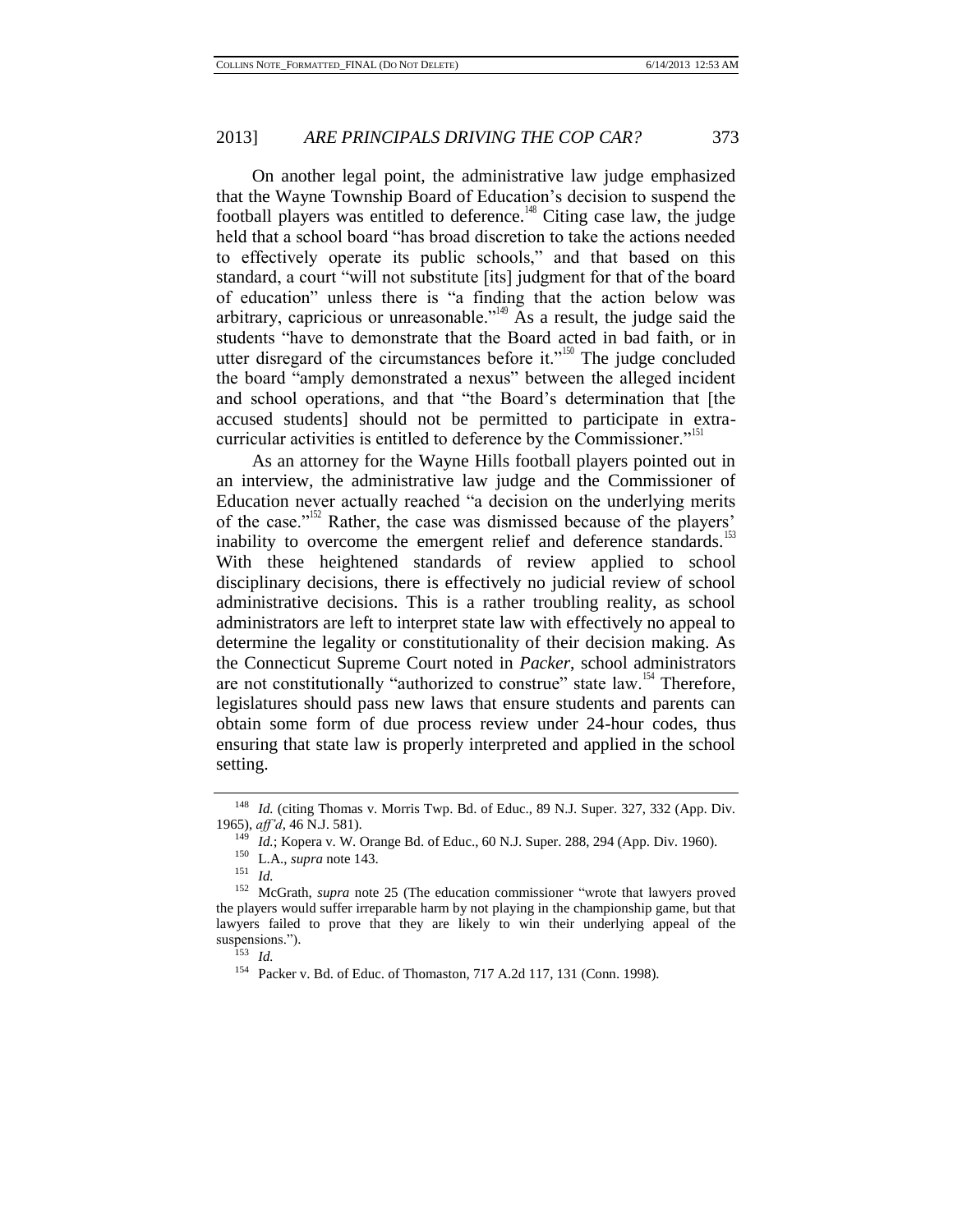#### *F. Structural Reasons Causing School Districts to Exceed State Law*

Besides legal considerations, there are several structural reasons why state laws governing 24-hour codes are often ignored by school districts. These factors include disincentives for school board members to oppose the implementation of 24-hour codes, incentives for school administrators to support 24-hour codes, as well as disincentives for parents to challenge 24-hour codes. Based on these realities, it is incumbent on state legislatures to create regimes that better ensure school districts comply with the laws they promulgate.

First, there are political disincentives for school board members to oppose 24-hour codes when they are proposed at the local level. For example, the Holmdel, New Jersey Board of Education passed a policy that disciplines students for motor vehicle violations occurring outside of school.<sup>155</sup> Holmdel High School principal William Loughran promoted the policy at a board of education meeting, arguing "it's one of those things that defines the values of a community . . . [f]rom our perspective we think it's a good thing."<sup>156</sup> Despite concerns raised by board members about the policy violating state law, the board majority repeatedly approved the policy over dissent.<sup>157</sup> One board member openly disagreed with the policy, but was persuaded by the principal into supporting the 24-hour code, saying "[i]f [the students] are safer because of something we are doing, then we have to go with that."<sup>158</sup> As this quote highlights, it is politically challenging to oppose a measure that school administrators argue promotes student safety—even if it likely violates state law.

<sup>155</sup> *See* Hlavenka, *supra* not[e 35.](#page-5-0)

 $\frac{156}{157}$  *Id.* 

The Holmdel Township Board of Education voted 5-4 to defeat a motion to place a moratorium on the off-campus driving policy. Proponents of the moratorium, including the author of this Note, argued the off-campus policy exceeded the scope of state law: "'We cannot establish some link as required in the statute,' Collins said. '[The policy] amounts to a blanket authorization . . . that is illegal and in violation of statute."

Jacqueline Hlavenka, *Holmdel Board of Education split on off-campus policies*, INDEPENDENT (Monmouth Cty., N.J.), Oct. 7, 2010, http://ind.gmnews.com/news/2010-10- 07/Front\_Page/Holmdel\_Board\_of\_Education\_split\_on\_offcampus\_poli.html.

<sup>158</sup> Hlavenka, *supra* not[e 35.](#page-5-0)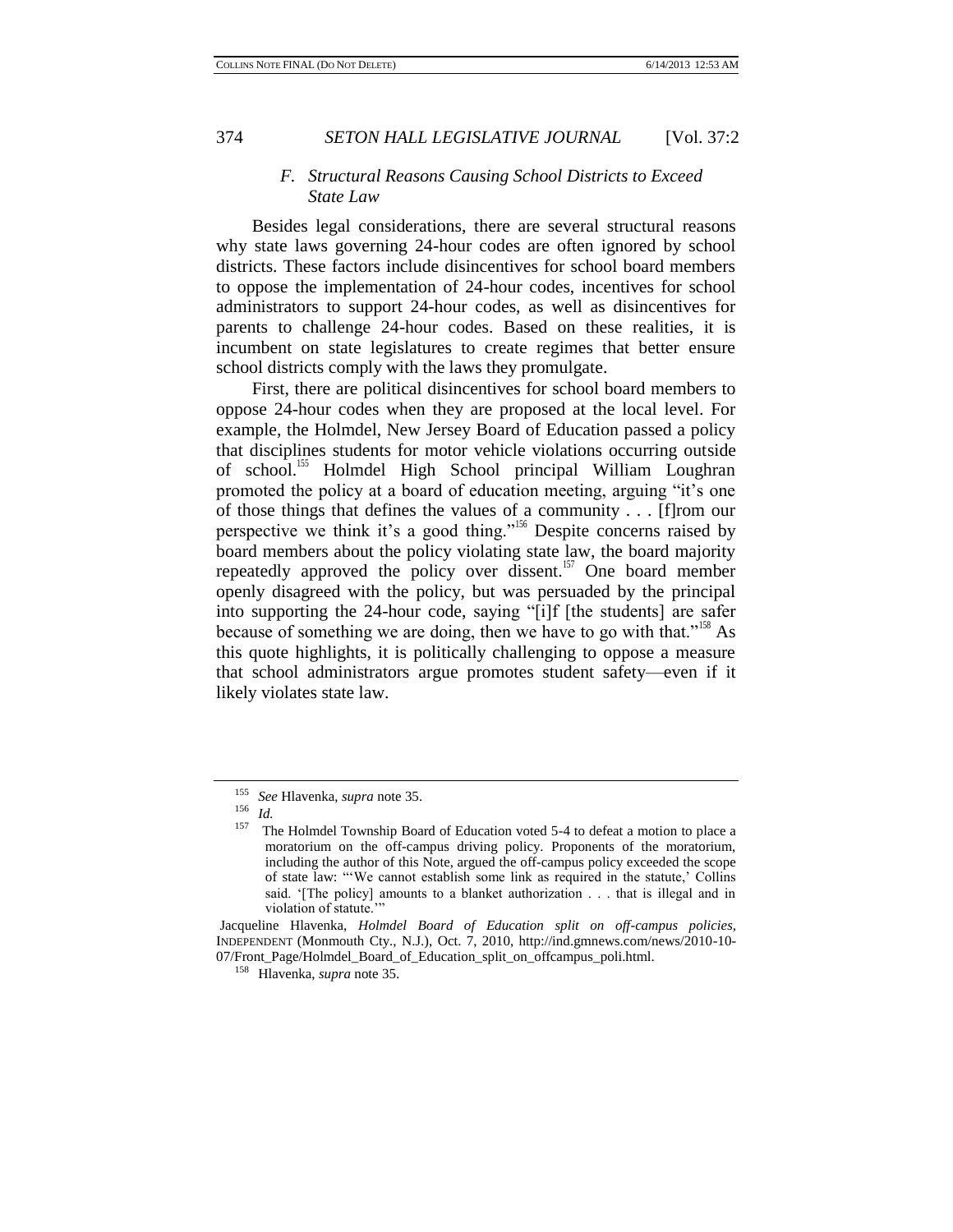The actions in the Ramapo, New Jersey school district further illustrate the political difficulty for school board members to oppose 24 hour codes on legal grounds. In this district, Superintendent Paul Saxton advocated for a 24-hour code after conducting a survey in 2005 that revealed high percentages of high school students consume alcohol at home without parental knowledge.<sup>159</sup> Supposedly in response, Saxton and the board of education passed a 24-hour code meant to be a "deterrent of drug and alcohol abuse" that subjected students to discipline for any off-campus conduct that resulted in an alleged "violation of the New Jersey Code of Criminal Justice, and/or applicable municipal codes or ordinances."<sup>160</sup> The New Jersey Commissioner of Education struck down this 24-hour code for violating state law.<sup>161</sup> Remarkably, the school board then passed another proposed 24-hour code that made minimal changes—and which was also struck drown in a subsequent facial challenge.<sup>162</sup> This back-and-forth reinforces that there are political disincentives for school board members to oppose 24-hour codes when proposed, even if courts have struck down previous iterations of the policy.

Second, there are potential incentives for school administrators to advocate for 24-hour codes, even if they may violate state law. To this point, school boards and school administrators have repeatedly argued they should be able to define state law as it relates to student discipline.<sup>163</sup> With such autonomy to interpret state law, though, school administrators and board members have the potential "to indulge their personal predilections."<sup>164</sup> For example, some school administrators have

<sup>164</sup> Brief for Conn. Civil Liberties Union Found. as Amici Curiae Supporting Respondents, Packer v. Bd. of Educ. of Thomaston, 717 A.2d 117 (Conn. 1998)

<sup>159</sup> G.D.M. and T.A.M. o/b/o B.M.M. v. Bd. of Educ. of the Ramapo Indian Hills Reg'l High Sch. Dist. (B.M.M. I), EDU 11597-09, Initial Decision (June 11, 2010).

<sup>&</sup>lt;sup>160</sup> G.D.M. and T.A.M. o/b/o B.M.M. v. Bd. of Educ. of the Ramapo Indian Hills Reg'l High Sch. Dist. (B.M.M. II), EDU 11597-09, Final Decision (Sept. 13, 2010).

<sup>161</sup> *Id.*

 $162$  An administrative law judge held that the newly-written policy suffers from the same infirmity as the original policy. G.D.M. and T.A.M. o/b/o B.M.M. v. Bd. of Educ. of the Ramapo Indian Hills Reg'l High Sch. Dist. (B.M.M. I), EDU 11579-09, Initial Decision (June 11, 2010).

<sup>163</sup> The Connecticut Association of Boards of Education argued that school board members should be able to define applicable state law as they see fit, holding "the board members' knowledge and experience . . . enable[s] them to put a framework to a situation and determine if a situation is serious enough to warrant expulsion." Brief for Conn. Ass'n of Bds. of Educ. as Amici Curiae Supporting Respondents, Packer v. Bd. of Educ. of Thomaston, 717 A.2d 117 (Conn. 1998).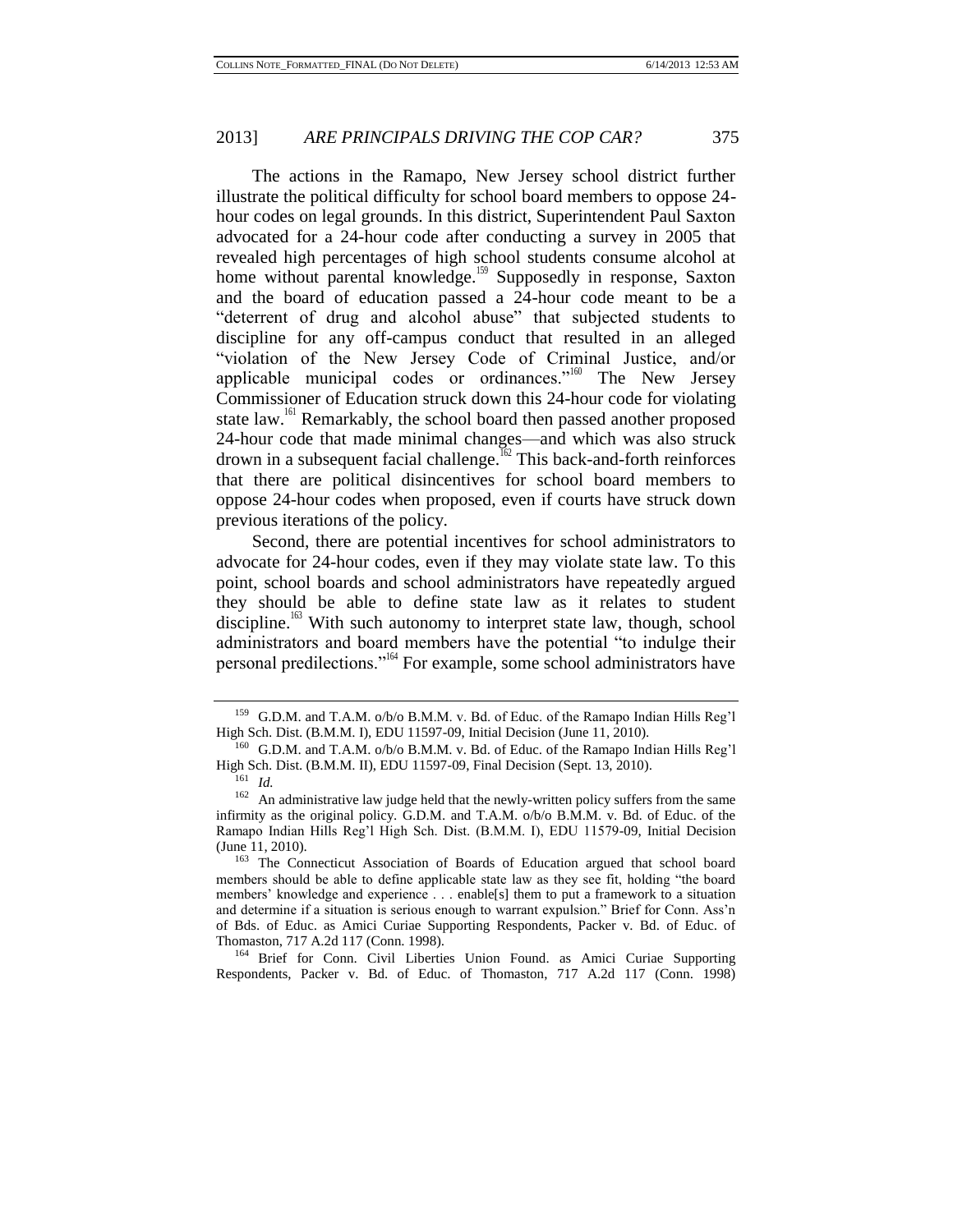personal views that can color the interpretation of the applicable state law. In the Ramapo school district, the superintendent made clear that he personally supported a 24-hour code because he openly believed parents were failing at raising their children.<sup>165</sup> Similarly, Superintendent Barbara Duncan of the Holmdel Township Public Schools advocated for a 24-hour code because she believed the school district properly acted as a student's parent during the school day.<sup>166</sup>

Beyond personal beliefs, there are also educational incentives that weigh on school districts to discipline and remove poorly behaved students.<sup>167</sup> Researchers reviewed school policies intended to increase the number of suspensions and found that schools are incentivized to remove these students because they often score poorly on standardized exams, parents want disruptive students out of their children's classrooms, and teachers can get rid of troublemakers.<sup>168</sup> Overall, there are incentives for school administrators and board members to support 24-hour codes regardless of legal concerns.

Finally, there are also disincentives for parents to challenge 24 hour codes. The Connecticut Civil Liberties Union Foundation stated there is an overall "difficulty in challenging the decisions of school officials." $169$  To this end, research has shown that in school matters, "many parents often do not have the mindset, time, or means to pursue redress."<sup>170</sup> Further, when parents actually do have the resources to sue, they often end up feeling "ostracized, frustrated, and unsuccessful" in challenging the school system.<sup>171</sup> With this reduced likelihood that parents will take the time to challenge 24-hour codes in court, there is an increased likelihood that illegal 24-hour codes will evade judicial review.

<sup>(&</sup>quot;Permitting expulsion for conduct away from school that is deemed to be 'seriously disruptive of the educational process' invites arbitrary and discriminatory enforcement and permits school officials to indulge their personal predilections.").

<sup>&</sup>lt;sup>165</sup> "If I thought the parents were dealing with them, we wouldn't be doing this," he said in an interview. G.D.M. and T.A.M. o/b/o B.M.M. v. Bd. of Educ. of the Ramapo Indian Hills Reg'l High Sch. Dist. (B.M.M. I), EDU 11579-09, Initial Decision (June 11, 2010).

<sup>&</sup>lt;sup>166</sup> "I don't see the school being so distant from the family  $\ldots$  Basically, we are filling the role of being a parent to a student during the day." Hlavenka, *supra* note [83.](#page-13-1)

<sup>167</sup> Jarboe, *supra* not[e 88,](#page-14-0) at 353.

<sup>168</sup> *Id.*

<sup>169</sup> Brief for Conn. Civil Liberties Union Found. as Amici Curiae Supporting Petitioners, Packer v. Bd. of Educ. of Thomaston, 717 A.2d 117 (Conn. 1998).

<sup>170</sup> Hanson, *supra* not[e 80,](#page-13-0) at 295.

<sup>171</sup> *Id.*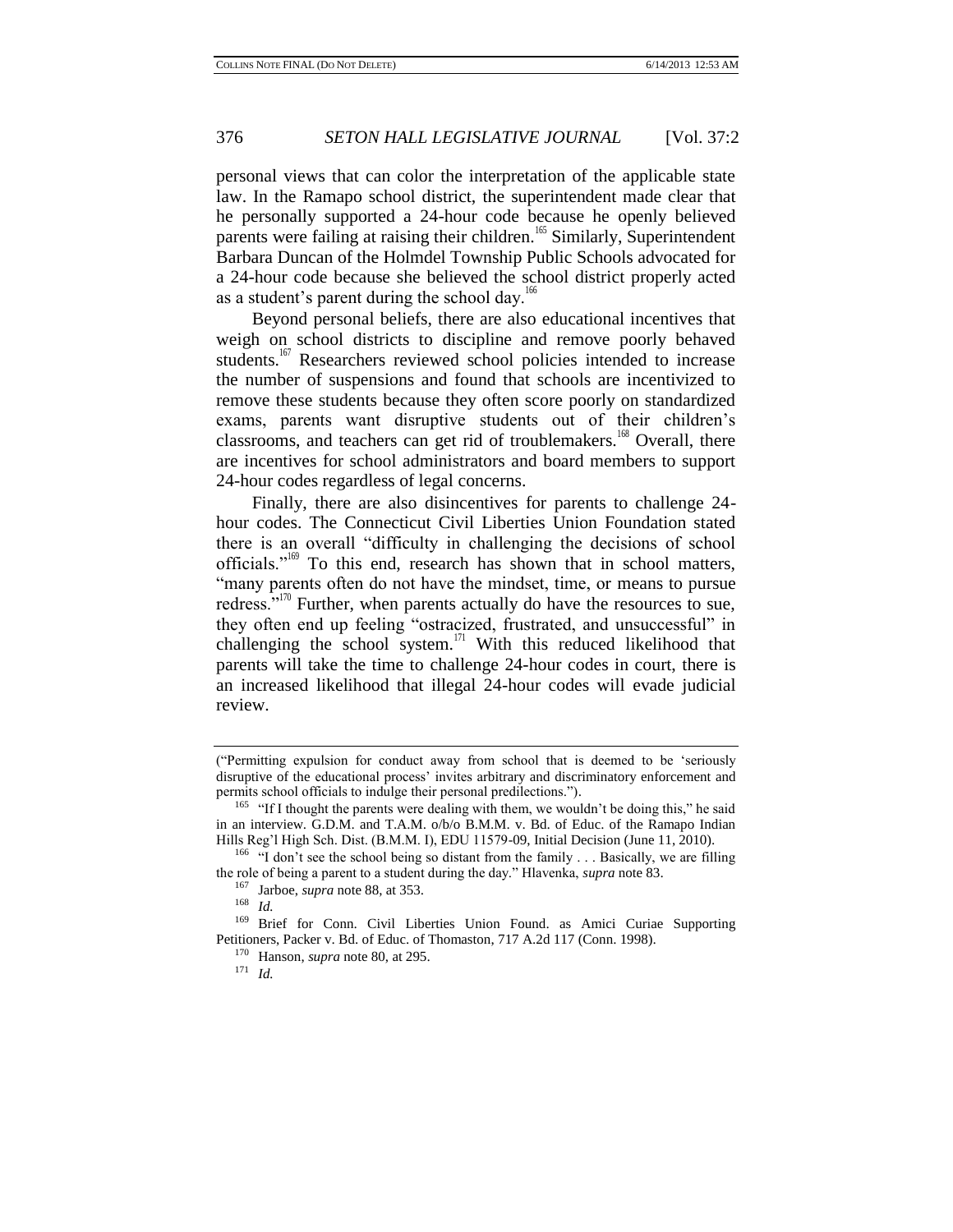Overall, as this section discusses, there are several perverse structural reasons that can lead to school district noncompliance with state law. As a result, corrective legislation is needed to ensure that state laws are properly complied with at the local level and that districts do not continually "expose[] students to punishment for off-campus behavior beyond the authority granted by the Legislature." $172$ 

#### *IV. Proposed Legislation and Conclusions*

As explained in the previous sections, 24-hour codes present numerous legal and policy concerns. In many cases, the codes have the potential of violating students' procedural due process rights and parents' substantive due process rights.<sup>173</sup> At the same time, they constitute poor public policy for a variety of reasons, including taking at-risk youth away from extra-curricular programs that would help them and otherwise creating a double penalty that supersedes the criminal justice system.<sup>174</sup>

Currently, many states, including New Jersey, have rightfully passed laws that restrict school discipline for off-campus offenses to specific instances.<sup>175</sup> School districts, however, have repeatedly exceeded these state laws, $\frac{176}{6}$  and given the standards of review that apply in such cases, there is little to no judicial review to ensure school district compliance with state law.<sup>177</sup> In this light, states should pass laws that more effectively circumscribe the practice of discipline for offcampus conduct. In order to attain this goal, this Note recommends legislation that takes into account the following considerations.

First, the law should cite the specific criminal offenses that are potentially subject to school discipline for off-campus conduct. This would prevent indecorously broad interpretations of the law by school districts, such as those holding that minor traffic offenses directly affect a school's operation. This section of the law should also expressly state that school districts cannot discipline for offenses that are not enumerated in the statute. $178$ 

<sup>172</sup> Waldman, *supra* note [77,](#page-12-0) at 37.

<sup>173</sup> *See supra* Part 2A, 2B.

<sup>&</sup>lt;sup>174</sup> *See supra* notes 78-79.<br><sup>175</sup> *See supra* note 110

<sup>&</sup>lt;sup>175</sup> *See supra* note 110.<br><sup>176</sup> *See supra* Part 3C

<sup>176</sup> *See supra* Part 3C.

<sup>177</sup> *See supra* Part 3E.

Waldman, *supra* note [77,](#page-12-0) at 31.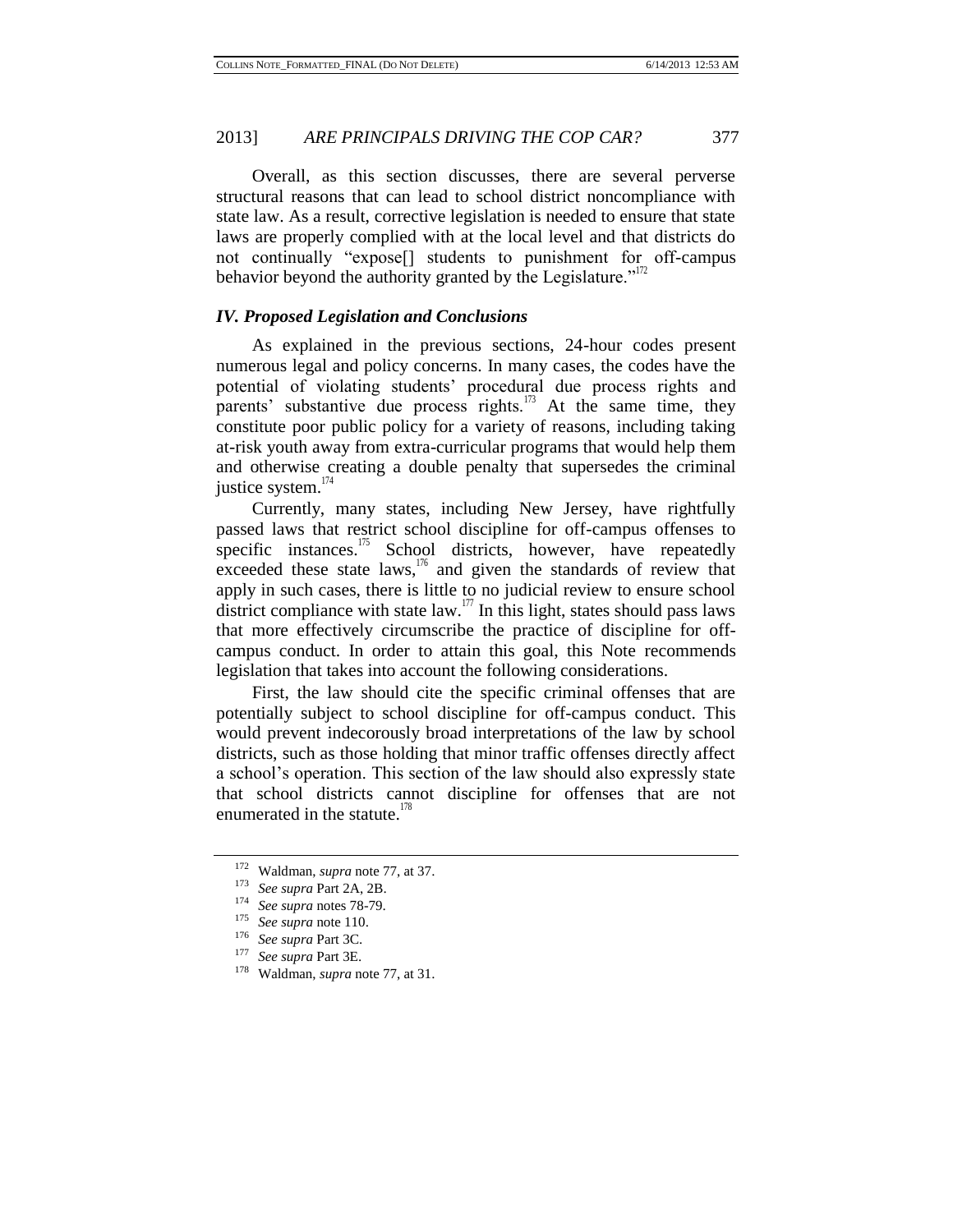Second, the law should create a due process appeal as of right to the local school board whenever discipline for off-campus conduct occurs. This would reduce the likelihood of school administrators potentially making determinations in contradiction of the applicable state law, as in the *Packer* case. <sup>179</sup> Further, this would also create a procedural due process opportunity to receive notice and a hearing, as required by the Fourteenth Amendment when there is a constitutionallyprotected liberty interest involved.<sup>180</sup>

Third, the law should establish a more permissive standard of review in case a student files a challenge to off-campus discipline with the New Jersey Department of Education. Currently, between the emergent review and deference standards, the Commissioner of Education cannot reverse a board decision absent bad faith by a school board. This should change so that a student can receive a proper review of a school board's final decision to ensure compliance with state law, rather than being prevented from obtaining review based on applicable judicial standard.

Finally, the law should restrict discipline for off-campus conduct to suspensions that are remedial to ensuring the safety of the school environment. This would allow the criminal justice system to serve its goals of deterrence, incapacitation, and retribution, while the school codes would serve to preserve order in the school environment.<sup>181</sup> This would also ensure that the school discipline does not violate substantive due process by assuming a parental role in the upbringing of a child.<sup>182</sup> Further, it would ensure that students are not counterproductively removed from extracurricular activities that prove beneficial in preventing misconduct.<sup>183</sup>

Although arguably well-intentioned, 24-hour codes create larger problems than the ills they are supposedly intended to address. As discussed in the introduction, in less than one month, the Wayne Hills football players accused of off-campus malfeasance had their eligibility status changed three times. This convoluted process did not make national headlines because of the troublesome allegations against the players, but rather the confusion over whether the school could have or

<sup>182</sup> *See generally* Hanson, *supra* not[e 80.](#page-13-0)

<sup>&</sup>lt;sup>179</sup> *See generally* Palmer by Palmer v. Merluzzi, 868 F.2d 90, 93 (3d Cir. 1989)<br><sup>180</sup> *L* 

 $\frac{180}{181}$  *Id.* 

<sup>181</sup> *See* Peden, *supra* note 79; Hanson, *supra* note [80.](#page-13-0)

<sup>183</sup> *See* Hanson, *supra* not[e 80.](#page-13-0)